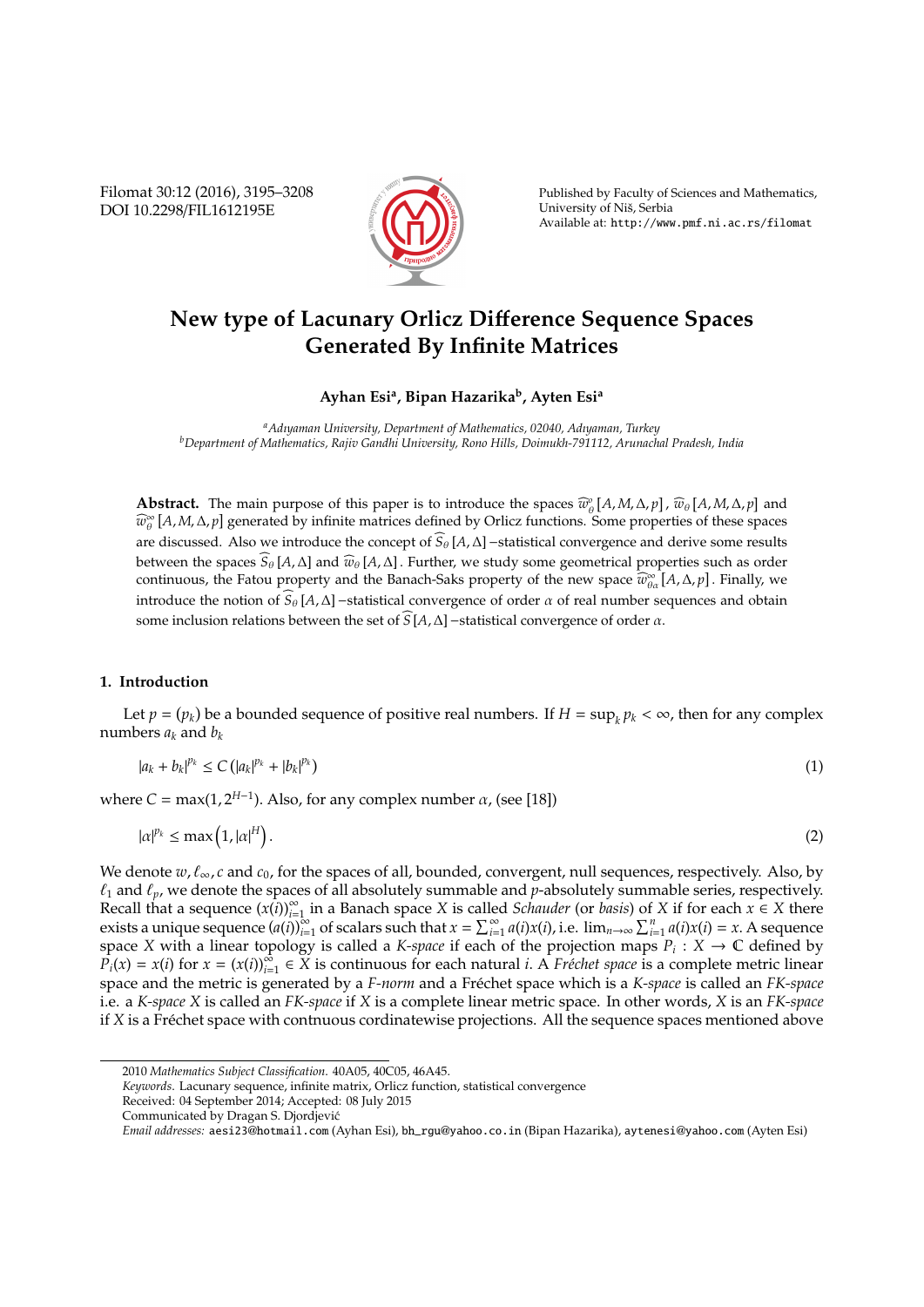are *FK*-space except the space  $c_{00}$ . An *FK*-space *X* which contains the space  $c_{00}$  is said to have the *property AK* if for every sequence  $(x(i))_{i=1}^{\infty} \in X$ ,  $x = \sum_{i=1}^{\infty} x(i)e(i)$  where  $e(i) = (0, 0, ...1^{i^{th}}$ *place*, 0, 0, ...).

A Banach space *X* is said to be a *Köthe sequence space* if *X* is a subspace of *w* such that

- (a) if  $x \in w, y \in X$  and  $|x(i)| \le |y(i)|$  for all  $i \in \mathbb{N}$ , then  $x \in X$  and  $||x|| \le ||y||$
- (b) there exists an element *x*  $\in$  *X* such that *x*(*i*) > 0 for all *i*  $\in$  **N**.

We say that  $x \in X$  is *order continuous* if for any sequence  $(x_n) \in X$  such that  $x_n(i) \leq |x(i)|$  for all  $i \in \mathbb{N}$  and  $x_n(i) \to 0$  as  $n \to \infty$  we have  $||x_n|| \to 0$  as  $n \to \infty$  holds.

A Köthe sequence space *X* is said to be *order continuous* if all sequences in *X* are order continuous. It is easy to see that  $x \in X$  order continuous if and only if  $||(0, 0, ..., 0, x(n + 1), x(n + 2), ...)$   $\rightarrow$  0 as  $n \rightarrow \infty$ .

A Köthe sequence space X is said to have the *Fatou property* if for any real sequence x and  $(x_n)$  in X such that  $x_n \uparrow x$  coordinatewisely and  $\sup_n ||x_n|| < \infty$ , we have that  $x \in X$  and  $||x_n|| \to ||x||$  as  $n \to \infty$ .

A Banach space *X* is said to have the *Banach-Saks property* if every bounded sequence (*xn*) in *X* admits a subsequence  $(z_n)$  such that the sequence  $(t_k(z))$  is convergent in *X* with respect to the norm, where

$$
t_k(z) = \frac{z_1 + z_2 + \dots + z_k}{k}
$$
 for all  $k \in \mathbb{N}$ .

Some of works on geometric properties of sequence space can be found in [1, 2, 16, 19].

An *Orlicz function M* is a function  $M : [0, \infty) \to [0, \infty)$  which is continuous, convex, nondecreasing function such that  $M(0) = 0$ ,  $M(x) > 0$  for  $x > 0$  and  $M(x) \to \infty$  as  $x \to \infty$ . If convexity of Orlicz function is replaced by  $M(x + y) \le M(x) + M(y)$  then this function is called the *modulus function* and characterized by Nakano [20], followed by Ruckle [24]. An Orlicz function *M* is said to satisfy ∆2−*condition* for all values *u*, if there exists  $K > 0$  such that  $M(2u) \le KM(u)$ ,  $u \ge 0$ .

**Lemma 1.1.** An Orlicz function satisfies the inequality  $M(\lambda x) \leq \lambda M(x)$  for all  $\lambda$  with  $0 < \lambda < 1$ .

Lindenstrauss and Tzafriri [17] used the idea of Orlicz function to construct the sequence space

$$
l_M=\left\{(x_k):~\sum_{k=1}^\infty M\left(\frac{|x_k|}{r}\right)<\infty,~\text{for some}~r>0\right\},
$$

which is a Banach space normed by

$$
||(x_k)|| = \inf \left\{ r > 0 : \sum_{k=1}^{\infty} M\left(\frac{|x_k|}{r}\right) \le 1 \right\}.
$$

The space  $l_M$  is closely related to the space  $l_p$ , which is an Orlicz sequence space with  $M(x) = |x|^p$ , for  $1 \leq p < \infty$ .

In the later stage, different Orlicz sequence spaces were introduced and studied by Esi [3, 4, 6], Esi and Et [5], Güngör and Et [15], Parashar and Choudhary [22], Tripathy and Mahanta [26], Tripathy and Hazarika [27], and many others.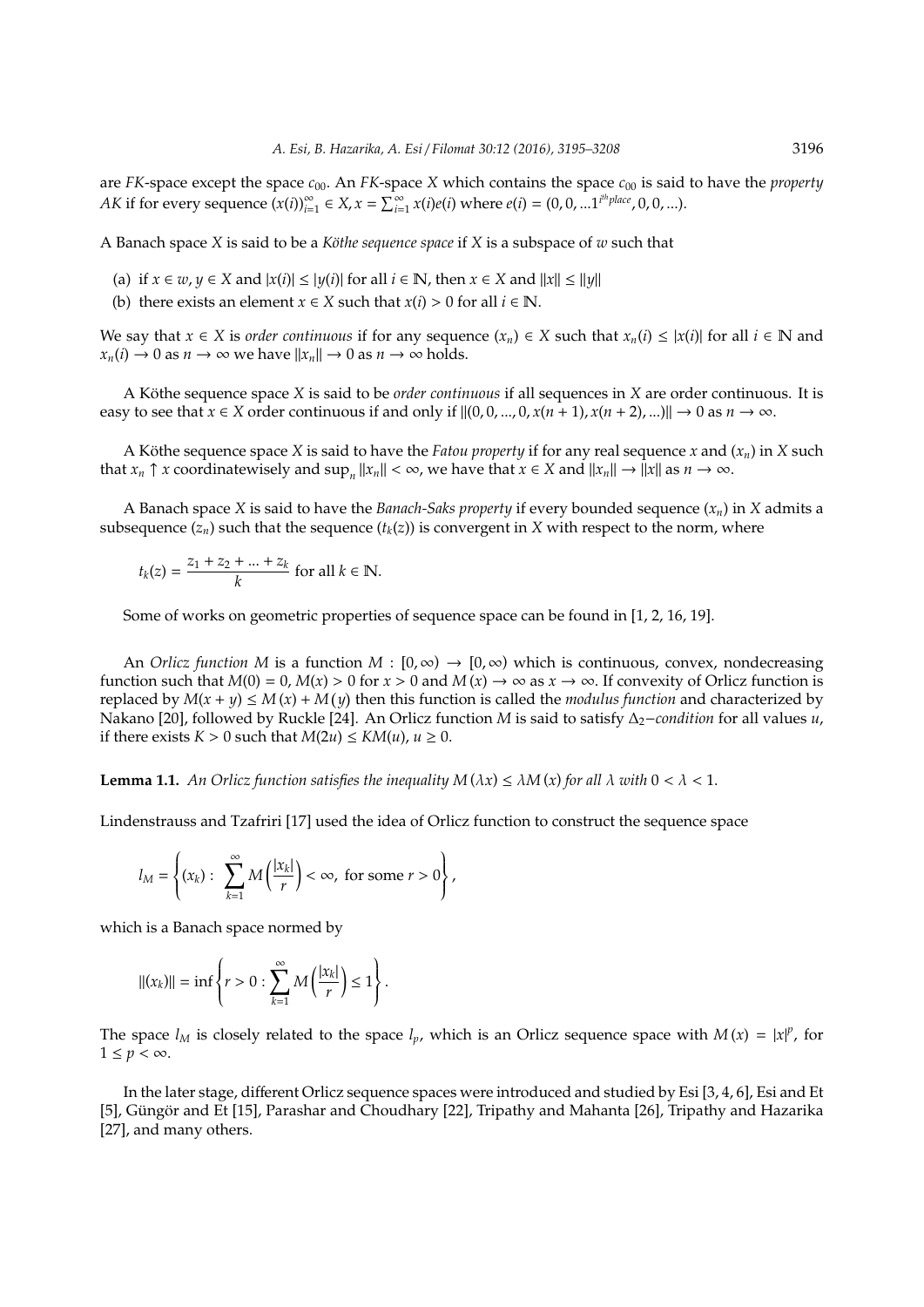#### **2. Classes of Lacunary Orlicz Di**ff**erence Sequences**

The strongly almost summable sequence spaces were introduced and studied by Maddox [18], Nanda  $[21]$ , Güngör et al.,  $[12]$ , Esi  $[7]$ , Gungor and Et  $[15]$  and many authors. For matrix maps on sequence spaces we refer to [23] and for difference sequence spaces we refer to [28–31] and references therein.

By lacunary sequence we mean an increasing sequence  $\theta = (k_r)$  of positive integers satisfying;  $k_0 = 0$  and  $h_r = k_r - k_{r-1} \to \infty$  as  $r \to \infty$ . We denote the intervals, which  $\theta$  determines, by  $I_r = (k_{r-1}, k_r]$ . Let A= $(a_{ij})$  be an infinite matrix of non-negative real numbers with all rows are linearly independent for all  $i, j = 1, 2, 3, ...$ and  $B_{kn}(x) = \sum_{i=1}^{\infty} a_{ki}x_{n+i}$  if the series converges for each *k* and *n*. Now we define the following sequence spaces. Let *M* be an Orlicz function,  $p = (p_k)$  be a sequence of positive real numbers and  $\theta = (k_r)$  be a lacunary sequence, and for  $\rho > 0$  then

$$
\widehat{w}_{\theta}^{o}[A, M, \Delta, p] = \left\{ x \in w : \lim_{r \to \infty} \frac{1}{h_r} \sum_{k \in I_r} \left[ M \left( \frac{|\Delta B_{kn}(x)|}{\rho} \right) \right]^{p_k} = 0, \text{ uniformly on } n \right\},\
$$
  

$$
\widehat{w}_{\theta}[A, M, \Delta, p] = \left\{ x \in w : \lim_{r \to \infty} \frac{1}{h_r} \sum_{k \in I_r} \left[ M \left( \frac{|\Delta B_{kn}(x) - L|}{\rho} \right) \right]^{p_k} = 0, \text{ for some } L, \text{ uniformly on } n \right\}
$$

and

$$
\widehat{w}_{\theta}^{\infty}[A, M, \Delta, p] = \left\{x \in w: \sup_{r} \frac{1}{h_{r}} \sum_{k \in I_{r}} \left[M\left(\frac{|\Delta B_{kn}(x)|}{\rho}\right)\right]^{p_{k}} < \infty, \text{ uniformly on } n\right\},\
$$

 $\text{where } \Delta B_{kn}(x) = \sum_{i=1}^{\infty} (a_{ki} - a_{k+1,i}) x_{n+i}.$ 

**Theorem 2.1.** *For any Orlicz function M and a bounded sequence*  $p = (p_k)$  *of positive real numbers,*  $\widehat{w}_{\theta}^{\circ}[A, M, \Delta, p]$ *,*  $\widehat{w}_{\theta}^{\circ}[A, M, \Delta, p]$  $\widehat{w}_{\theta}\left[A,M,\Delta,p\right]$  and  $\widehat{w}_{\theta}^{\infty}\left[A,M,\Delta,p\right]$  are linear spaces over the set of complex field.

*Proof.* We give the proof only for the space  $\widehat{w}_{\theta}^{0}[A, M, \Delta, p]$  and for other spaces follow by applying similar method. Let  $x = (x_k)$ ,  $y = (y_k) \in \widehat{w}_{\theta}^0$  [*A*, *M*,  $\Delta$ , *p*] and  $\alpha$ ,  $\beta \in \mathbb{C}$ . Then there exist  $\rho_1 > 0$  and  $\rho_2 > 0$  such that

$$
\lim_{r \to \infty} \frac{1}{h_r} \sum_{k \in I_r} \left[ M \left( \frac{|\Delta B_{kn} (x)|}{\rho_1} \right) \right]^{p_k} = 0
$$

and

$$
\lim_{r \to \infty} \frac{1}{h_r} \sum_{k \in I_r} \left[ M \left( \frac{\left| \Delta B_{kn} \left( y \right) \right|}{\rho_2} \right) \right]^{p_k} = 0.
$$

Define  $ρ_3 = \max\left\{2|\alpha|ρ_1, 2|\beta|ρ_2\right\}$ . Since the operator  $ΔB_{kn}$  is linear and *M* is non-decreasing and convex, we have

$$
\frac{1}{h_r} \sum_{k \in I_r} \left[ M \left( \frac{\left| \Delta B_{kn} \left( \alpha x + \beta y \right) \right|}{\rho_3} \right) \right]^{p_k}
$$
\n
$$
= \frac{1}{h_r} \sum_{k \in I_r} \left[ M \left( \frac{\left| \alpha \Delta B_{kn} \left( x \right) + \beta \Delta B_{kn} \left( y \right) \right|}{\rho_3} \right) \right]^{p_k}
$$
\n
$$
\leq \frac{1}{h_r} \sum_{k \in I_r} \left[ M \left( \frac{\left| \alpha \Delta B_{kn} \left( x \right) \right|}{\rho_3} \right) + M \left( \frac{\left| \beta \Delta B_{kn} \left( y \right) \right|}{\rho_3} \right) \right]^{p_k}
$$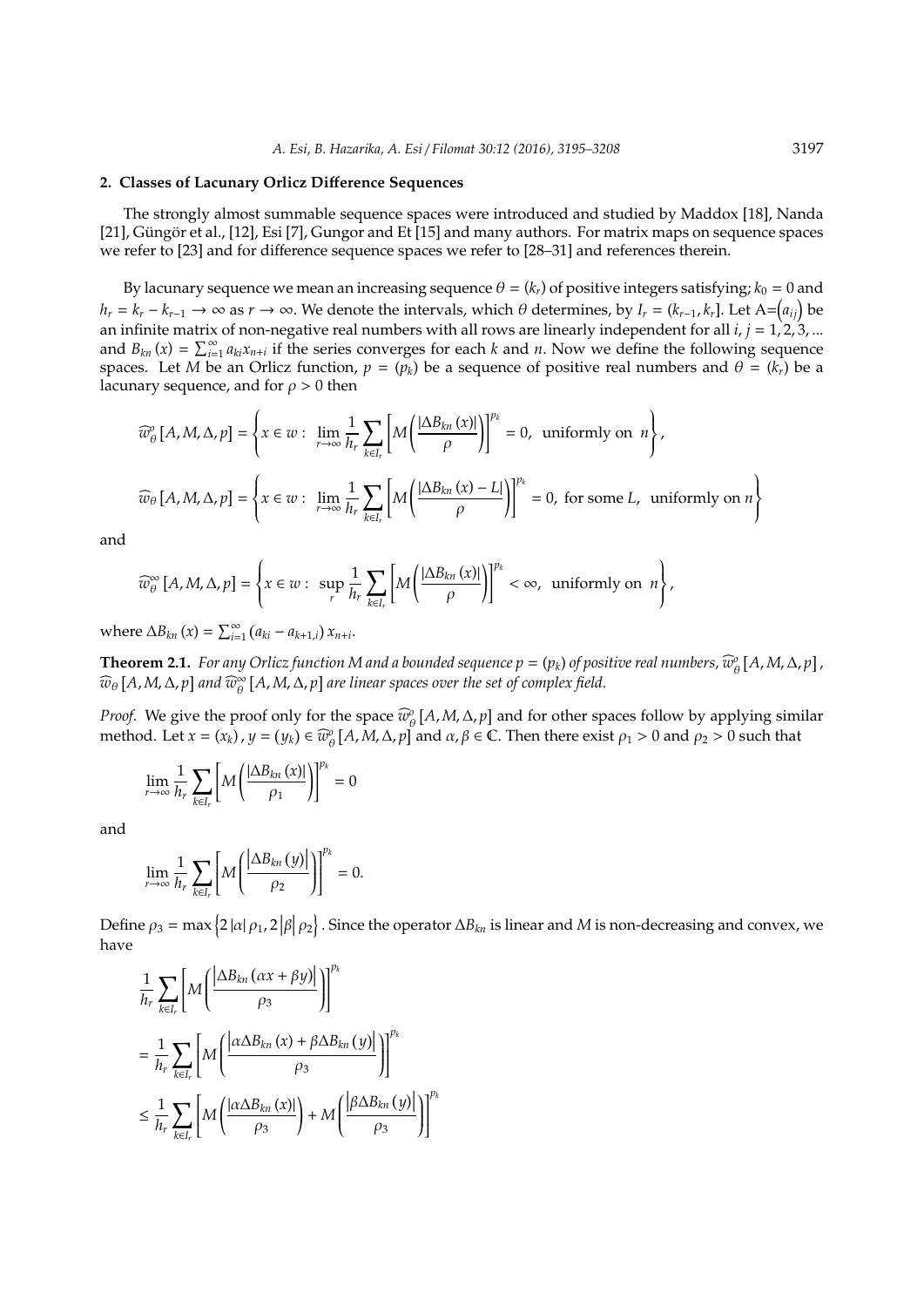$$
\leq \frac{1}{h_r} \sum_{k \in I_r} \frac{1}{2^{p_k}} \left[ M \left( \frac{|\Delta B_{kn}(x)|}{\rho_1} \right) + M \left( \frac{|\Delta B_{kn}(y)|}{\rho_2} \right) \right]^{p_k}
$$
\n
$$
\leq \frac{1}{h_r} \sum_{k \in I_r} \left[ M \left( \frac{|\Delta B_{kn}(x)|}{\rho_1} \right) + M \left( \frac{|\Delta B_{kn}(y)|}{\rho_2} \right) \right]^{p_k}
$$
\n
$$
\leq \frac{C}{h_r} \sum_{k \in I_r} \left[ M \left( \frac{|\Delta B_{kn}(x)|}{\rho_1} \right) \right]^{p_k} + \frac{C}{h_r} \sum_{k \in I_r} \left[ M \left( \frac{|\Delta B_{kn}(y)|}{\rho_2} \right) \right]^{p_k} \to 0 \text{ as } r \to \infty,
$$

where  $C = \max(1, 2^{H-1})$ , so  $\alpha x + \beta y \in \widehat{w}_{\theta}^0$   $[A, M, \Delta, p]$ , hence it is a linear space.

**Theorem 2.2.** *For any Orlicz function M and a bounded sequence*  $p = (p_k)$  *of positive real numbers,*  $\widehat{w}_{\theta}^o$  *[A, M,*  $\Delta$ *,*  $p$ *] is a topological naranormed space, naranormed by is a topological paranormed space, paranormed by*

$$
g(x) = \inf \left\{ \rho^{\frac{p_r}{H}} : \left( \frac{1}{h_r} \sum_{k \in I_r} \left[ M \left( \frac{|\Delta B_{kn}(x)|}{\rho} \right) \right]^{p_k} \right)^{\frac{1}{T}} \le 1, \ r = 1, 2, 3, ... \right\}
$$

 $where T = max(1, sup<sub>k</sub> p<sub>k</sub> = H).$ 

*Proof.* The subadditivity of g follows from the Theorem 2.1 by taking  $\alpha = \beta = 1$  and it is clear that  $g(x) = g(-x)$  . Since  $M(0) = 0$ , we get inf $\left\{\rho^{\frac{p_r}{H}}\right\} = 0$  for  $x = 0$ . Suppose that  $x_k \neq 0$  for each  $k \in \mathbb{N}$ . This implies that  $\Delta B_{kn}(x) \neq 0$  for each *k* and *n*. Let  $\varepsilon \rightarrow 0$ , then

$$
\frac{|\Delta B_{kn}\left(x\right)|}{\varepsilon}\rightarrow\infty.
$$

It follows that

$$
\left(\frac{1}{h_r}\sum_{k\in I_r}\left[M\left(\frac{|\Delta B_{kn}\left(x\right)|}{\varepsilon}\right)\right]^{p_k}\right)^{\frac{1}{r}}\to\infty
$$

which is a contradiction. Now we prove that scalar multiplication is continuous. Let  $\lambda$  be any complex number, by definition

$$
g(\lambda x) = \inf \left\{ \rho^{\frac{pr}{H}} : \left( \frac{1}{h_r} \sum_{k \in I_r} \left[ M \left( \frac{|\Delta B_{kn}(\lambda x)|}{\rho} \right) \right]^{p_k} \right)^{\frac{1}{r}} \le 1, r = 1, 2, 3, \dots \right\}
$$
  
= 
$$
\inf \left\{ \rho^{\frac{pr}{H}} : \left( \frac{1}{h_r} \sum_{k \in I_r} \left[ M \left( \frac{|\lambda| |\Delta B_{kn}(x)|}{\rho} \right) \right]^{p_k} \right)^{\frac{1}{r}} \le 1, r = 1, 2, 3, \dots \right\}.
$$

Suppose that  $s = \frac{\rho}{\lambda}$  $\frac{\rho}{\lambda}$ , then  $\rho = s|\lambda|$  and since  $|\lambda|^{p_k} \le \max\left(1, |\lambda|^H\right)$  we have

$$
g(\lambda x) \le |\lambda|^{p_k} \le \max\left(1, |\lambda|^H\right) \inf\left\{s^{\frac{p_r}{H}}: \left(\frac{1}{h_r} \sum_{k \in I_r} \left[M\left(\frac{|\Delta B_{kn}(x)|}{s}\right)\right]^{p_k}\right)^{\frac{1}{T}} \le 1, \ r = 1, 2, 3, ...\right\}
$$

which converges to zero as x converges to zero in  $\widehat{w}_{\theta}^{0}[A, M, \Delta, p]$ . Now suppose that  $\lambda_i \to 0$  as  $i \to \infty$  and *x* is fixed in  $\widehat{w}_{\theta}^{\circ}[A, M, \Delta, p]$  . For arbitrary  $\varepsilon > 0$  and let  $r_o$  be a positive integer such that

$$
\frac{1}{h_r} \sum_{k \in I_r} \left[ M \left( \frac{|\Delta B_{kn} (x)|}{\rho} \right) \right]^{p_k} \leq \left( \frac{\varepsilon}{2} \right)^T
$$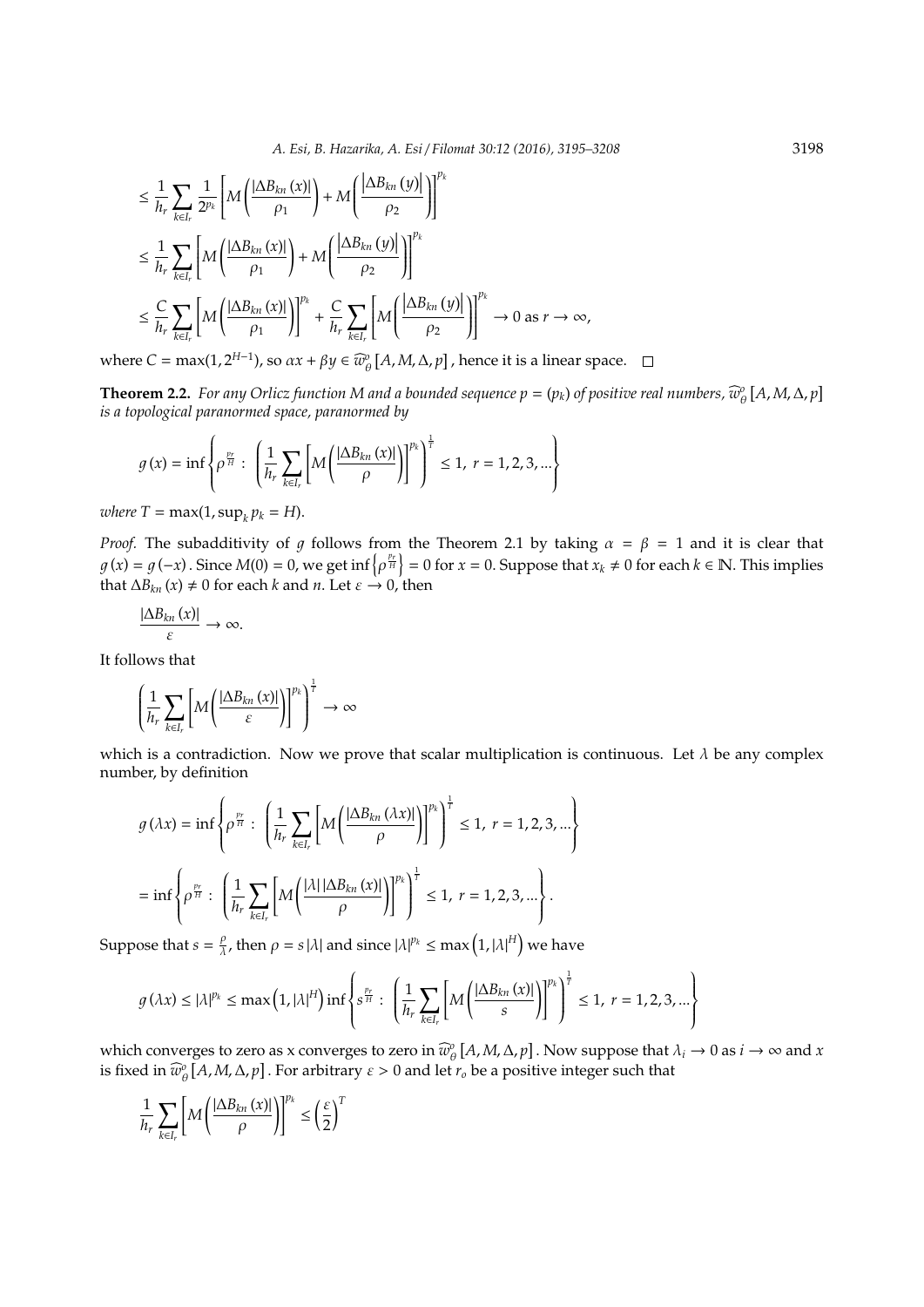for some  $\rho > 0$  and  $r > r_o$ . This implies that

$$
\left(\frac{1}{h_r}\sum_{k\in I_r}\left[M\left(\frac{|\lambda\Delta B_{kn}\left(x\right)|}{\rho}\right)\right]^{p_k}\right)^{\frac{1}{r}}<\frac{\varepsilon}{2}
$$

for some  $\rho > 0$  and  $r > r_o$ . Let  $0 < |\lambda| < 1$ . Using the convexity of Orlicz function *M*, for  $r > r_o$ , we get

$$
\frac{1}{h_r}\sum_{k\in I_r}\left[M\left(\frac{|\Delta B_{kn}\left(x\right)|}{\rho}\right)\right]^{p_k}\leq \frac{1}{h_r}\sum_{k\in I_r}\left[M\left(\frac{|\lambda|\,|\Delta B_{kn}\left(x\right)|}{\rho}\right)\right]^{p_k}<\left(\frac{\varepsilon}{2}\right)^T.
$$

Since M is continuous everywhere in  $[0, \infty)$ , then we consider the function, for  $r \leq r_o$ 

$$
f(t) = \frac{1}{h_r} \sum_{k \in I_r} \left[ M \left( \frac{|t \Delta B_{kn} (x)|}{\rho} \right) \right]^{p_k}.
$$

Then *f* is continuous at zero. So there is a  $\delta \in (0,1)$  such that  $|f(t)| < \left(\frac{\varepsilon}{2}\right)^T$  for  $0 < t < \delta$ . Let *A* be such that  $|\lambda_i| < \delta$  for  $i > A$  and  $r \leq r_o$ 

$$
\left(\frac{1}{h_r}\sum_{k\in I_r}\left[M\left(\frac{|\lambda_i\Delta B_{kn}\left(x\right)|}{\rho}\right)\right]^{p_k}\right)^{\frac{1}{r}}<\frac{\varepsilon}{2}
$$

for *i* > *A* and all *r*, so that  $q(\lambda x) \rightarrow 0$  as  $\lambda \rightarrow 0$ . This completes the proof.  $\square$ 

**Theorem 2.3.** Let the sequence  $p = (p_k)$  be bounded. Then  $\widehat{w}_{\theta}^{\circ}[A, M, \Delta, p] \subset \widehat{w}_{\theta}[A, M, \Delta, p] \subset \widehat{w}_{\theta}^{\infty}[A, M, \Delta, p]$ .

*Proof.* Let  $x = (x_k) \in \widehat{w}_{\theta}^{\circ}[A, M, \Delta, p]$ . Then we have

$$
\frac{1}{h_r} \sum_{k \in I_r} \left[ M \left( \frac{|\Delta B_{kn} (x)|}{2\rho} \right) \right]^{p_k}
$$
\n
$$
\leq \frac{C}{h_r} \sum_{k \in I_r} \frac{1}{2^{p_k}} \left[ M \left( \frac{|\Delta B_{kn} (x) - L|}{\rho} \right) \right]^{p_k} + \frac{C}{h_r} \sum_{k \in I_r} \frac{1}{2^{p_k}} \left[ M \left( \frac{|L|}{\rho} \right) \right]^{p_k}
$$
\n
$$
\leq \frac{C}{h_r} \sum_{k \in I_r} \frac{1}{2^{p_k}} \left[ M \left( \frac{|\Delta B_{kn} (x) - L|}{\rho} \right) \right]^{p_k} + C \max \left( 1, \sup \left[ M \left( \frac{|L|}{\rho} \right) \right]^H \right),
$$

where  $H = \sup_k p_k < \infty$  and  $C = \max(1, 2^{H-1})$ . Thus we have  $x = (x_k) \in \widehat{w}_\theta[A, M, \Delta, p]$ . The inclusion  $\widehat{w}_{\theta}[A, M, \Delta, p] \subset \widehat{w}_{\theta}^{\infty}[A, M, \Delta, p]$  is obvious.

**Theorem 2.4.** *If*  $0 < p_k < q_k$  *and*  $\left(\frac{q_k}{p_k}\right)$  $\widehat{p}_k$ ) is bounded, then  $\widehat{w}_\theta$   $[A, M, \Delta, p] \subset \widehat{w}_\theta$   $[A, M, \Delta, q]$ .

*Proof.* If we take  $\left[M\left(\frac{|\Delta B_{kn}(x)-L|}{\rho}\right)\right]^{p_k} = w_k$  for all  $k \in \mathbb{N}$ , then using the same technique employed in the proof of Theorem 2.9 of Güngör et al., [12].  $\square$ 

**Corollary 2.5.** *The following statements are valid.*

- (*i*) If  $0 < \inf_k p_k \le 1$  *for all*  $k \in \mathbb{N}$ , *then*  $\widehat{w}_{\theta} [A, M, \Delta, p] \subset \widehat{w}_{\theta} [A, M, \Delta]$ .<br> *A*, *ii*) If  $1 \le n \le \infty$  is a set of well  $k \in \mathbb{N}$ , then  $\widehat{w}_{\theta} [A, M, \Delta] \subset \widehat{w}_{\theta}$ .
- *(ii)*  $\int f \mathbb{1} \leq p_k \leq \sup_k p_k = H < \infty$  for all  $k \in \mathbb{N}$ , then  $\widehat{w}_{\theta} [A, M, \Delta] \subset \widehat{w}_{\theta} [A, M, \Delta, p].$

The proof of the following result is a routine work, so we omitted.

**Proposition 2.6.** Let M be an Orlicz function satisfies  $\Delta_2$ -condition. Then  $\widehat{w}_{\theta}^{\circ}[A,\Delta,p] \subset \widehat{w}_{\theta}^{\circ}[A,M,\Delta,p]$ ,  $\widehat{w}_{\theta}[A,\Delta,p] \subset \widehat{w}_{\theta}^{\circ}[A,M,\Delta,p]$  $\widehat{w}_{\theta}$   $[A, M, \Delta, p]$  and  $\widehat{w}_{\theta}^{\infty}$   $[A, \Delta, p] \subset \widehat{w}_{\theta}^{\infty}$   $[A, M, \Delta, p]$ .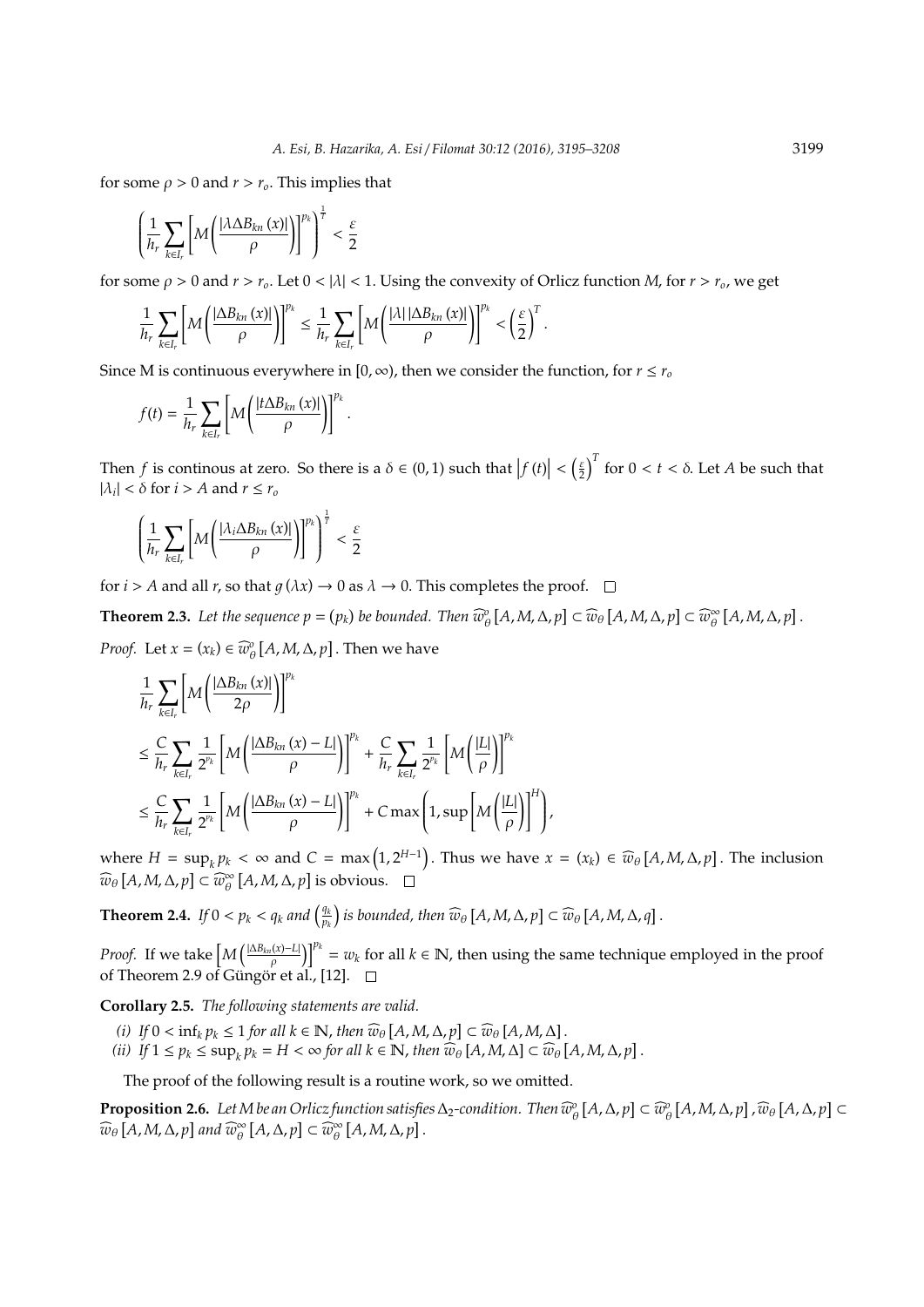#### **3. New Sequence Space of Order** α

In this section let  $\alpha \in (0, 1]$  be any real number,  $\theta = (k_r)$  be a lacunary sequence, and  $p$  be a positive real number such that  $1 < p < \infty$ . Now we define the following sequence space.

$$
\widehat{w}_{\theta\alpha}^{\infty}[A,\Delta](p) = \left\{x \in w: \sup_r \frac{1}{h_r^{\alpha}} \sum_{k \in I_r} |\Delta B_{kn}(x)|^p < \infty, \text{ uniformly on } n.\right\}
$$

Special cases:

- (a) For  $p = 1$  we have  $\widehat{w}_{\theta\alpha}^{\infty}[A,\Delta](p) = \widehat{w}_{\theta\alpha}^{\infty}[A,\Delta]$ .
- (b) For  $\alpha = 1$  and  $p = 1$  we have  $\widehat{w}_{\theta\alpha}^{\infty}[A, \Delta](p) = \widehat{w}_{\theta}^{\infty}[A, \Delta]$ .

**Theorem 3.1.** Let  $\alpha \in (0,1]$  and  $p$  be a positive real number such that  $1 \leq p < \infty$ . Then the sequence space *w*b∞ θα [*A*,∆] (*p*) *is a BK-space normed by*

$$
||x||_{\alpha} = \sup_{r} \frac{1}{h_r^{\alpha}} \left( \sum_{k \in I_r} |\Delta B_{kn} (x)|^p \right)^{\frac{1}{p}}.
$$

*Proof.* The proof of the result is straightforward, so omitted.  $\square$ 

**Theorem 3.2.** *Let*  $\alpha \in (0, 1]$  *and*  $p$  *be a positive real number such that*  $1 \le p < \infty$ . *Then*  $\widehat{w}_{\theta\alpha}^{\infty}[A, \Delta] \subset \widehat{w}_{\theta\alpha}^{\infty}[A, \Delta](p)$ .

*Proof.* The proof of the result is straightforward, so omitted.  $\square$ 

**Theorem 3.3.** *Let* α *and* β *be fixed real numbers such that* 0 < α ≤ β ≤ 1 *and p be a positive real number such that*  $1 \le p < \infty$ . *Then*  $\widehat{w}_{\theta\alpha}^{\infty}[A,\Delta](p) \subset \widehat{w}_{\theta\beta}^{\infty}[A,\Delta](p)$ .

*Proof.* The proof of the result is straightforward, so omitted.  $\square$ 

**Theorem 3.4.** Let  $\alpha$  and  $\beta$  be fixed real numbers with  $0 < \alpha \leq \beta \leq 1$  and  $p$  be a positive real number such that  $1 \le p < \infty$ . For any two lacubary sequences  $\theta = (h_r)$  and  $\phi = (l_r)$  for all r, then  $\widehat{w}_{\theta\alpha}^{\infty}[A,\Delta](p) \subset \widehat{w}_{\phi\alpha}^{\infty}[A,\Delta](p)$  if and *only if*  $\sup_{r} \left( \frac{h_r^a}{l_r^{\beta}} \right)$  $\vert < \infty$ .

*Proof.* Let  $x = (x_k) \in \widehat{w}_{\theta\alpha}^{\infty} [A, \Delta] (p)$  and  $\sup_{r \geq 1} \left( \frac{h_r^{\alpha}}{l_r^{\beta}} \right)$  $\vert < \infty$ . Then

$$
\sup_{r} \frac{1}{h_r^{\alpha}} \sum_{k \in I_r} |\Delta B_{kn}(x)|^p < \infty
$$

and there exists a positive number *K* such that  $h_r^{\alpha} \leq K l_r^{\beta}$  and so that  $\frac{1}{l_r^{\beta}}$  $\leq \frac{K}{h_r^{\alpha}}$  for all *r*. Therefore, we have

$$
\frac{1}{l_r^\beta}\sum_{k\in I_r}|\Delta B_{kn}\left(x\right)|^p\leq \frac{K}{h_r^\alpha}\sum_{k\in I_r}|\Delta B_{kn}\left(x\right)|^p.
$$

Now taking supremum over *r*, we get

$$
\sup_{r} \frac{1}{l_r^{\beta}} \sum_{k \in I_r} |\Delta B_{kn} (x)|^p \leq \sup_{r} \frac{K}{l_r^{\alpha}} \sum_{k \in I_r} |\Delta B_{kn} (x)|^p
$$

and hence  $x \in \widehat{w}_{\phi\alpha}^{\infty}[A,\Delta](p)$ .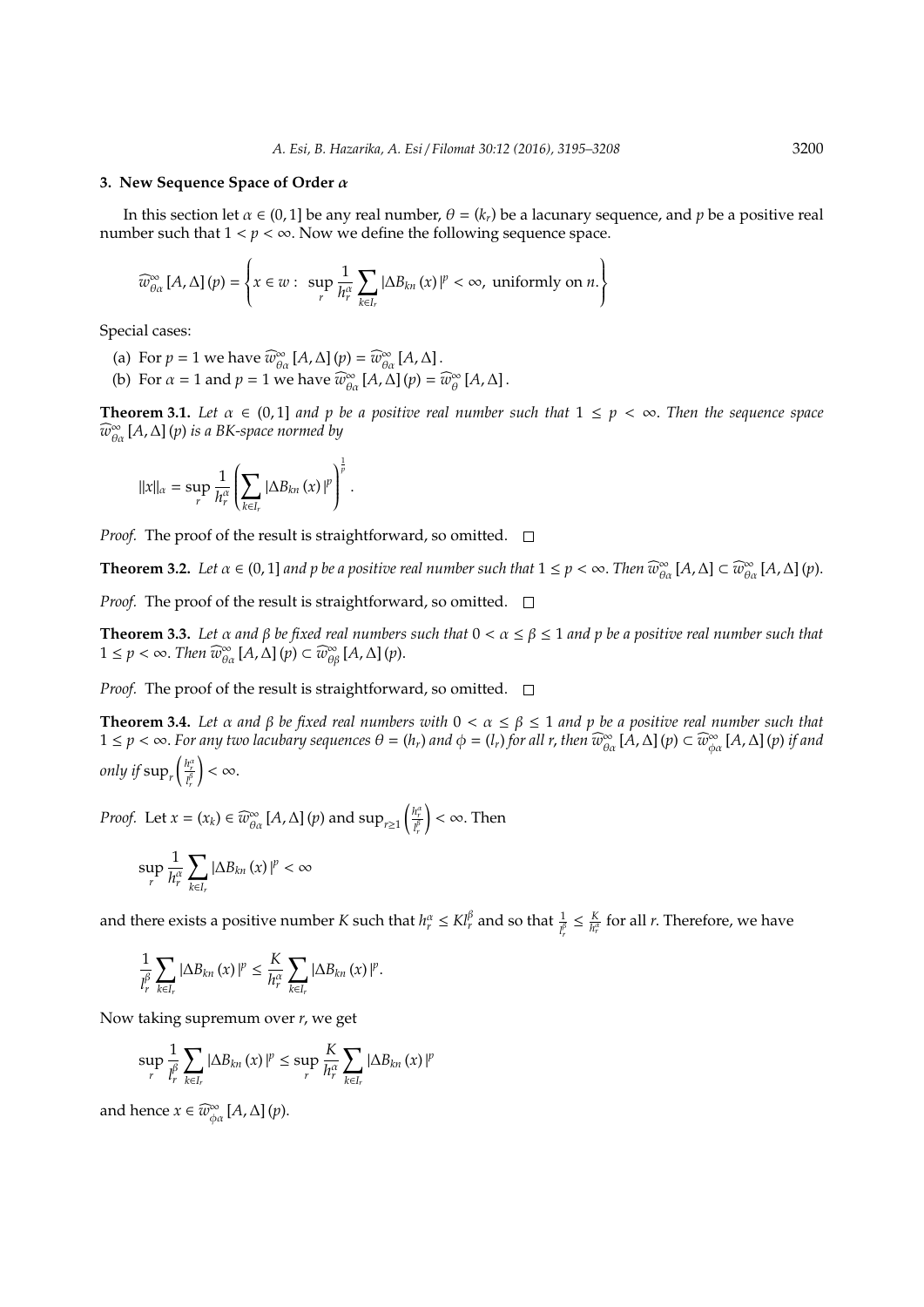Next suppose that  $\widehat{w}^{\infty}_{\theta\alpha}[A,\Delta](p) \subset \widehat{w}^{\infty}_{\phi\alpha}[A,\Delta](p)$  and  $\sup_{r} \left( \frac{h_r^{\alpha}}{l_r^{\beta}} \right)$  $=$  ∞. Then there exists an incresing sequence (*ri*) of natural numbers such that lim*<sup>i</sup>*  $\left(\frac{h_{r_i}^{\alpha}}{l_{r_i}^{\beta}}\right)$  $i_0 \in \mathbb{N}$  such that  $\frac{h_{r_i}^{\alpha}}{l_{r_i}^{\beta}} > L$  for all  $r_i \geq i_0$ . Then  $h_{r_i}^{\alpha} > Ll_{r_i}^{\beta}$  and so  $\frac{1}{l_{r_i}^{\beta}} > \frac{L}{h_{r_i}^{\alpha}}$ . Therefore we can write  $\vert = \infty$ . Let *L* be a positive real number, then there exists

$$
\frac{1}{l_{r_i}^{\beta}}\sum_{k\in I_r}|\Delta B_{kn}(x)|^p > \frac{L}{h_{r_i}^{\alpha}}\sum_{k\in I_r}|\Delta B_{kn}(x)|^p \text{ for all } r_i \geq i_0.
$$

Now taking supremum over  $r_i \geq i_0$  then we get

$$
\sup_{r_{i}\geq i_{0}}\frac{1}{l_{r_{i}}^{\beta}}\sum_{k\in I_{r_{i}}}|\Delta B_{kn}(x)|^{p}>\sup_{r_{i}\geq i_{0}}\frac{L}{h_{r_{i}}^{\alpha}}\sum_{k\in I_{r_{i}}}|\Delta B_{kn}(x)|^{p}.
$$
\n(3)

Since the relation (3) holds for all  $L \in \mathbb{R}^+$  (we may take the number *L* sufficienlty large), we have

$$
\sup_{r_{i}\geq i_{0}}\frac{1}{l_{r_{i}}^{\beta}}\sum_{k\in I_{r_{i}}}\left|\Delta B_{kn}\left(x\right)\right|^{p}=\infty
$$

but *x* =  $(x_k) \in \widehat{w}_{\theta\alpha}^{\infty}[A, \Delta, p]$  with

$$
\sup_r \left(\frac{h_r^\alpha}{l_r^\beta}\right) < \infty.
$$

Therefore  $x \notin \widehat{w}^{\infty}_{\phi\alpha}[A,\Delta](p)$  which contradicts that  $\widehat{w}^{\infty}_{\theta\alpha}[A,\Delta](p) \subset \widehat{w}^{\infty}_{\phi\alpha}[A,\Delta](p)$ . Hence  $\sup_{r\geq 1}\left(\frac{h_r^\alpha}{l_r^\beta}\right)$  $\vert < \infty$ .

**Corollary 3.5.** *Let* α *and* β *be fixed real numbers with* 0 < α ≤ β ≤ 1 *and p be a positive real umber such that*  $1 \leq p < \infty$ . For any two lacubary sequences  $\theta = (h_r)$  and  $\phi = (l_r)$  for all  $r \geq 1$ , then

(*a*)  $\widehat{w}_{\theta\alpha}^{\infty}[A,\Delta](p) = \widehat{w}_{\phi\beta}^{\infty}[A,\Delta](p)$  *if and only if*  $0 < \inf_r \left(\frac{h_r^{\alpha}}{l_r^{\beta}}\right)$  $\left| \frac{h_r^\alpha}{l_r^\beta}\right|$  $\vert < \infty$ . (b)  $\widehat{w}_{\theta\alpha}^{\infty}[A,\Delta](p) = \widehat{w}_{\phi\alpha}^{\infty}[A,\Delta](p)$  if and only if  $0 < \inf_r \left(\frac{h_r^a}{l_r^a}\right) < \sup_r \left(\frac{h_r^a}{l_r^a}\right) < \infty$ . *(c)*  $\widehat{w}_{\theta\alpha}^{\infty}[A,\Delta](p) = \widehat{w}_{\theta\beta}^{\infty}[A,\Delta](p)$  *if and only if*  $0 < \inf_r \left(\frac{h_r^{\alpha\beta}}{h_r^{\beta\beta}}\right)$  $\left| \frac{h_r^\alpha}{h_r^\beta}\right|$  $\vert < \infty$ .

We state the following results without proof.

**Theorem 3.6.**  $\ell_p$  [*A*,  $\Delta$ ]  $\subset \widehat{w}_{\theta\alpha}^{\infty}$  [*A*,  $\Delta$ ] (*p*)  $\subset \ell_{\infty}$  [*A*,  $\Delta$ ] .

*Proof.* The proof of the result is straightforward, so omitted.  $\square$ 

**Theorem 3.7.** *If*  $0 < p < q$ , *then*  $\widehat{w}_{\theta\alpha}^{\infty}[A,\Delta](p) \subset \widehat{w}_{\theta\alpha}^{\infty}[A,\Delta](q)$ .

*Proof.* The proof of the result is straightforward, so omitted.  $\square$ 

# **4. Some Geometric Properties of the New Space**

In this section we study some of the geometric properties like order continuous, the Fatou property and the Banach-Saks property of type *p* in this new sequence space.

**Theorem 4.1.** *The space*  $\widehat{w}_{\theta\alpha}^{\infty}[A,\Delta](p)$  *is order continuous.*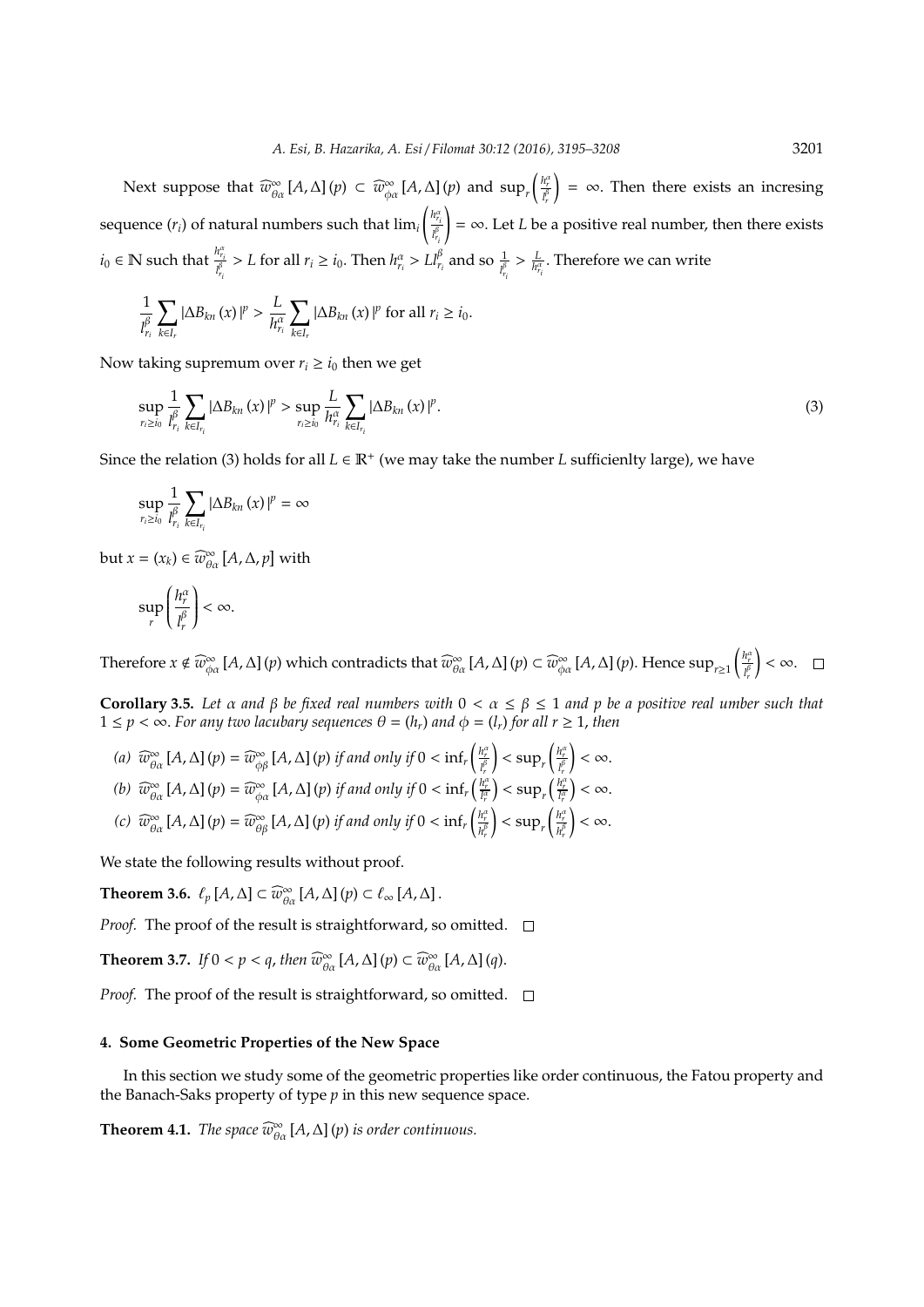*Proof.* To show that the space  $\widehat{w}_{\theta\alpha}^{\infty}[A,\Delta](p)$  is an *AK*-space. It is easy to see that  $\widehat{w}_{\theta\alpha}^{\infty}[A,\Delta](p)$  contains *c*<sup>00</sup> which is the space of real sequences which have only a finite number of non-zero coordinates. By using the definition of *AK*-properties, we have that  $x = (x(i)) \in \widehat{w}_{\theta\alpha}^{\infty}[A, \Delta](p)$  has a unique representation  $x = \sum_{i=1}^{\infty} x(i)e(i)$  i.e.  $||x - x^{[j]}||_{\alpha} = ||(0, 0, ..., x(j), x(j+1), ...)||_{\alpha} \to 0$  as  $j \to \infty$ , which means that  $\widehat{w}_{\alpha}^{\infty}[A, \Delta](p)$  has *AK*. Therefore *BK*-space  $\widehat{w}_{\theta\alpha}^{\infty}[A,\Delta](p)$  contains  $c_{00}$  has *AK*-property, hence the space  $\widehat{w}_{\theta\alpha}^{\infty}[A,\Delta](p)$  is order continuous.

**Theorem 4.2.** *The space*  $\widehat{w}_{\theta\alpha}^{\infty}[A,\Delta](p)$  *has the Fatou property.* 

*Proof.* Let *x* be a real sequence and  $(x_i)$  be any nondecreasing sequence of non-negative elements form  $\widehat{w}_{\theta\alpha}^{\infty}[A,\Delta](p)$  such that  $x_j(i) \to x(i)$  as  $j \to \infty$  coordinatewisely and  $\sup_j ||x_j||_{\alpha} < \infty$ .

Let us denote  $T = \sup_j ||x_j||_{\alpha}$ . Since the supremum is homogeneous, then we have

$$
\frac{1}{T}\sup_r\frac{1}{h_r^\alpha}\left(\sum_{k\in I_r}|\Delta B_{kn}\left(x_j(i)\right)|^p\right)^{\frac{1}{p}}\leq \sup_r\frac{1}{h_r^\alpha}\left(\sum_{k\in I_r}\left|\frac{\Delta B_{kn}\left(x_j(i)\right)}{\|x_n\|_\alpha}\right|^p\right)^{\frac{1}{p}}=\frac{1}{\|x_n\|_\alpha}\|x_n\|_\alpha=1.
$$

Also by the assumptions that  $(x_i)$  is non-dreceasing and convergent to x coordinatewisely and by the Beppo-Levi theorem, we have

$$
\frac{1}{T}\lim_{j\to\infty}\sup_r\frac{1}{h_r^{\alpha}}\left(\sum_{k\in I_r}|\Delta B_{kn}(x_j(i))|^p\right)^{\frac{1}{p}}=\sup_r\frac{1}{h_r^{\alpha}}\left(\sum_{k\in I_r}\left|\frac{\Delta B_{kn}(x(i))}{T}\right|^p\right)^{\frac{1}{p}}\leq 1,
$$

whence

$$
||x||_{\alpha} \leq T = \sup_{j} ||x_j||_{\alpha} = \lim_{j \to \infty} ||x_j||_{\alpha} < \infty.
$$

Therefore  $x \in \widehat{w}_{\theta\alpha}^{\infty}[A,\Delta](p)$ . On the other hand, since  $0 \leq x_j$  for any natural number *j* and the sequence  $(x_j)$  is non-decreasing, we obtain that the sequence (||x<sub>*j*||α</sub>) is bounded form above by ||x||α</sub>. Therefore lim<sub>*j→∞ ||x<sub>j</sub>||α</sub> ≤</sub>*  $||x||_{\alpha}$  which contadicts the above inequality proved already, yields that  $||x||_{\alpha} = \lim_{j \to \infty} ||x_j||_{\alpha}$ .

**Theorem 4.3.** *The space*  $\widehat{w}_{\theta\alpha}^{\infty}[A,\Delta](p)$  *has the Banach-Saks property.* 

*Proof.* The proof of the result follows from the standard technique.  $\Box$ 

## **5. Lacunary Statistical Convergence**

The notion of statistical convergence was introduced by Fast [8] and studied various authors (see [7, 9, 25]). The notion of lacunary statistical convergence was introduced by Fridy and Orhan [10] and has been investgated for the real case in [11]. For more details on lacunary statistical convergence we refer to [13, 14] and many others. In this section, we define the concept of  $S_{\theta}$  [*A*, ∆]-statistical convergence and establish the relationship of  $\widehat{S}_{\theta}[A,\Delta]$  with  $\widehat{w}_{\theta}[A,\Delta]$ . Also we introduce the notion of  $\widehat{S}_{\theta}[A,\Delta]$  –statistical convergence of order  $\alpha$  of real number sequences and obtain some inclusion relations between the set of <sup>b</sup>*<sup>S</sup>* [*A*,∆]−statistical convergence of order α.

**Definition 5.1.** [8] A sequence  $x = (x_k)$  is said to be statistically convergent to L, if for every  $\varepsilon > 0$ 

$$
\lim_{n} \frac{1}{n} | \{ k \le n : |x_k - L| \ge \varepsilon \} | = 0.
$$

*In this case we write*  $S - \lim x = L$  *or*  $x_k \to L(S)$ .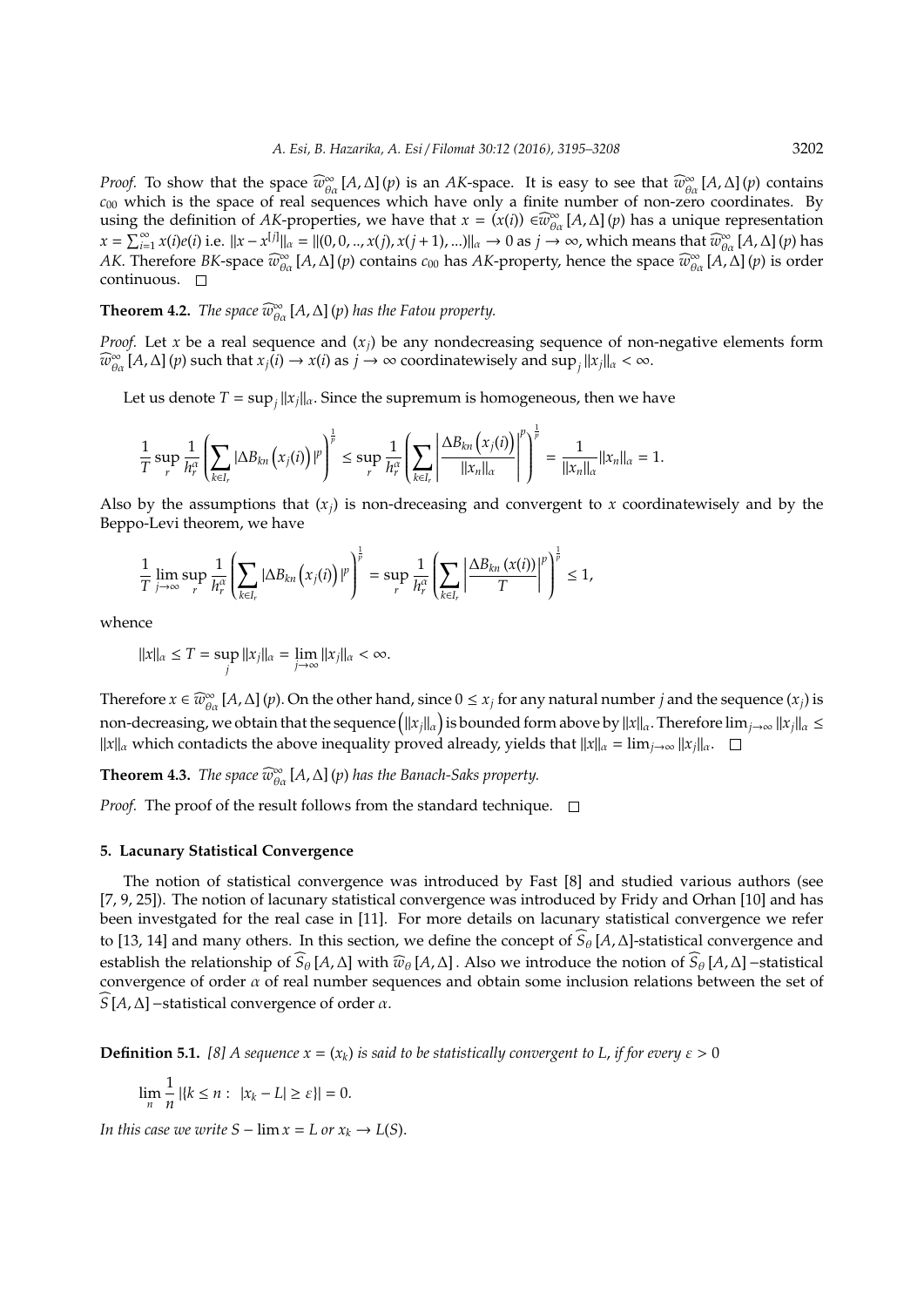**Definition 5.2.** [10] Let  $\theta = (k_r)$  be a lacunary sequence. A sequence  $x = (x_k)$  is said to be lacunary statistically *convergent or*  $S_\theta$ *-convergent to L, if for every*  $\varepsilon > 0$ 

$$
\lim_{r} \frac{1}{h_r} | \{ k \in I_r : \ |x_k - L| \ge \varepsilon \} | = 0.
$$

*In this case we write*  $S_{\theta}$  –  $\lim x = L$  *or*  $x_k \to L(S_{\theta})$  *and*  $S_{\theta} = \{x \in w : S_{\theta}$  –  $\lim x = L$  *for some*  $L\}$ .

**Definition 5.3.** Let  $\theta = (k_r)$  be a lacunary sequence. A sequence  $x = (x_k)$  is said to be  $\widehat{S}_{\theta}[A, \Delta]$  − convergent to L, if *for every*  $\varepsilon > 0$ 

$$
\lim_{r} \frac{1}{h_r} |\{k \in I_r : |\Delta B_{kn}(x) - L| \ge \varepsilon\}| = 0.
$$

*In this case we write*  $\widehat{S}_{\theta}[A, \Delta] - \lim x = L$  or  $x_k \to L(\widehat{S}_{\theta}[A, \Delta]).$ 

**Theorem 5.4.** *Let*  $\theta = (k_r)$  *be a lacunary sequence.* 

- *(a) If*  $x_k$  → *L*( $\widehat{w}_{\theta}$ [*A*,∆]) *then*  $x_k$  → *L*( $\widehat{S}_{\theta}$ [*A*,∆]),
- *(b) If*  $x \in l_{\infty}$  [*A*,  $\Delta$ ] *and*  $x_k \to L(\widehat{S}_{\theta} [A, \Delta])$ , *then*  $x_k \to L(\widehat{w}_{\theta} [A, \Delta])$ ,
- *(c)*  $\widehat{w}_{\theta}$  [*A*, ∆] ∩  $l_{\infty}$  [*A*, ∆] =  $\widehat{S}_{\theta}$  [*A*, ∆] ∩  $l_{\infty}$  [*A*, ∆], *where*

$$
l_{\infty}[A,\Delta]=\left\{x\in w:\ \sup_{k,n}|\Delta B_{kn}(x)|<\infty\right\}.
$$

*Proof.* (a) Suppose that  $\varepsilon > 0$  and  $x_k \to L(\widehat{w}_{\theta}[A,\Delta])$ , then we have

$$
\sum_{k\in I_r}|\Delta B_{kn}(x)-L|\geq \sum_{\substack{k\in I_r\\|\Delta B_{kn}(x)-L|\geq \varepsilon}}|\Delta B_{kn}(x)-L|\geq \varepsilon\,|\{k\in I_r:\ |\Delta B_{kn}(x)-L|\geq \varepsilon\}|\,.
$$

Therefore  $x_k \to L(\widehat{S}_{\theta}[A,\Delta]).$ 

**(b)** Suppose that  $x \in l_{\infty}[A, \Delta]$  and  $x_k \to L(\widehat{S}_{\theta}[A, \Delta])$ , i.e., for some  $K > 0$ ,  $|\Delta B_{kn}(x) - L| \leq K$  for all k and n. Given  $\varepsilon > 0$ , we get

$$
\frac{1}{h_r} \sum_{k \in I_r} |\Delta B_{kn}(x) - L| = \frac{1}{h_r} \sum_{\substack{k \in I_r \\ |\Delta B_{kn}(x) - L| \ge \varepsilon}} |\Delta B_{kn}(x) - L| + \frac{1}{h_r} \sum_{\substack{k \in I_r \\ |\Delta B_{kn}(x) - L| < \varepsilon}} |\Delta B_{kn}(x) - L|
$$
\n
$$
\le \frac{K}{h_r} |\{k \in I_r : |\Delta B_{kn}(x) - L| \ge \varepsilon\}| + \varepsilon,
$$

as *r* → ∞, the right side goes to zero, which implies that  $x_k \to L(\widehat{w}_{\theta}[A,\Delta])$ .

**(c)** Follows from (a) and (b).  $\Box$ 

**Definition 5.5.** Let 0 <  $\alpha$  ≤ 1 be given. A sequence  $x = (x_k)$  is said to be almost statistically  $[A, \Delta]$  − *convergent of oder*  $\alpha$  or  $S^{\alpha}$  [A,  $\Delta$ ]-convergent of oder  $\alpha$  if there is a real number L such that for every  $\varepsilon > 0$ 

$$
\lim_{n\to\infty}\frac{1}{n^{\alpha}}\left|\left\{k\leq n:\ |\Delta B_{kn}(x)-L|\geq \varepsilon\right\}\right|=0.
$$

*In this case we write*  $\widehat{S}^{\alpha}$   $[A, \Delta]$  –  $\lim x = L$  or  $x_k \to L(\widehat{S}^{\alpha} [A, \Delta])$ .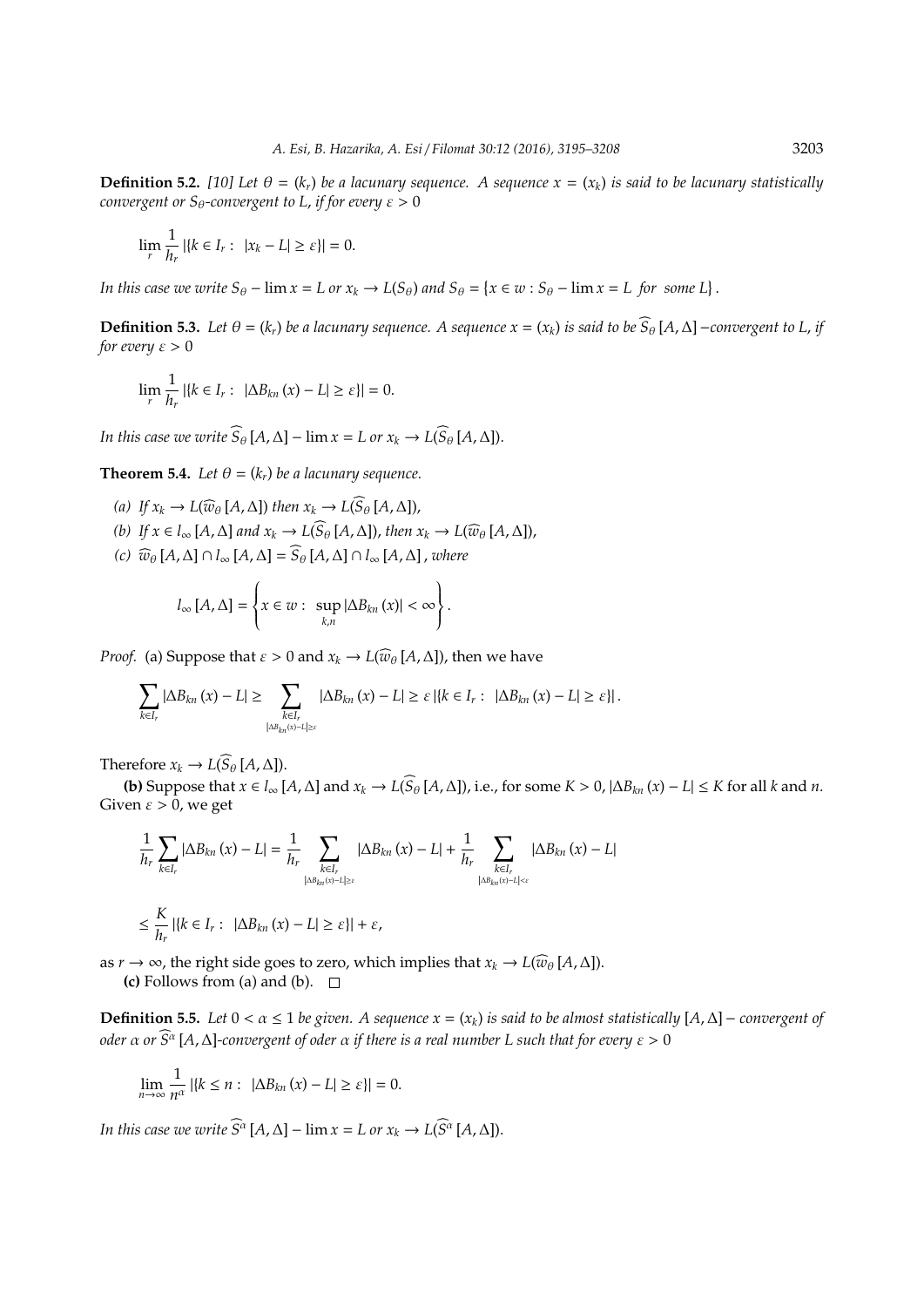**Definition 5.6.** Let  $\theta = (k_r)$  be a lacunary sequence and  $0 < \alpha \leq 1$  be given. A sequence  $x = (x_k)$  is said to be  $\widehat{S^{\alpha}_{\theta}}$ [A,∆] −convergent of oder α if there is a real number L such that for every ε > 0

$$
\lim_{r \to \infty} \frac{1}{h_r^{\alpha}} \left| \{ k \in I_r : \ |\Delta B_{kn}(x) - L| \ge \varepsilon \} \right| = 0. \tag{4}
$$

*In this case we write*  $\widehat{S}_{\theta}^{\alpha}[A, \Delta] - \lim x = L$  or  $x_k \to L(\widehat{S}_{\theta}^{\alpha}[A, \Delta]).$ 

1

**Theorem 5.7.** *Let*  $0 < \alpha \le 1$  *and*  $x = (x_k)$  *and*  $(y = (y_k))$  *be sequences of real numbers.* 

- $(g)$  *If*  $\widehat{S}^{\alpha}$  [*A*,  $\Delta$ ] − lim<sub>*k*</sub>  $x_k = x_0$  and  $c \in \mathbb{C}$ , then  $\widehat{S}^{\alpha}$  [*A*,  $\Delta$ ] − lim<sub>*k*</sub>( $cx_k$ ) =  $cx_0$ ;
- (b) If  $\widehat{S}^{\alpha}[A,\Delta] \lim_k x_k = x_0$  and  $\widehat{S}^{\alpha}[A,\Delta] \lim_k y_k = y_0$ , then  $\widehat{S}^{\alpha}[A,\Delta] \lim_k (x_k + y_k) = x_0 + y_0$ .

*Proof.* (a) For  $c = 0$ , the result is trivial. Suppose that  $c \neq 0$ , then for every  $\varepsilon > 0$  the result follows form the following inequality

$$
\frac{1}{n^{\alpha}}|\{k \leq n : |\Delta B_{kn}(cx) - cx_0| \geq \varepsilon\}| = \frac{1}{n^{\alpha}}\left|\{k \leq n : |\Delta B_{kn}(x) - x_0| \geq \frac{\varepsilon}{|c|}\}\right|.
$$

(b) For every  $\varepsilon > 0$ . The result follows from the from the following inequality.

$$
\frac{1}{n^{\alpha}}|\{k \le n : |\Delta B_{kn}(x+y) - (x_0+y_0)| \ge \varepsilon\}|
$$
  

$$
\le \frac{1}{n^{\alpha}}\left|\left\{k \le n : |\Delta B_{kn}(x) - x_0| \ge \frac{\varepsilon}{2}\right\}\right| + \frac{1}{n^{\alpha}}\left|\left\{k \le n : |\Delta B_{kn}(y) - y_0| \ge \frac{\varepsilon}{2}\right\}\right|
$$

**Theorem 5.8.** *Let*  $0 < \alpha \le 1$  *and*  $x = (x_k)$  *and*  $(y = (y_k))$  *be sequences of real numbers.* 

 $(g)$  *If*  $\widehat{S}_{\theta}^{\alpha}[A, \Delta] - \lim_{k} x_k = x_0$  and  $c \in \mathbb{C}$ , then  $\widehat{S}_{\theta}^{\alpha}[A, \Delta] - \lim_{k} (cx_k) = cx_0;$ 

(b) If  $\widehat{S}_{\theta}^{\alpha}[A,\Delta] - \lim_{k} x_{k} = x_{0}$  and  $\widehat{S}_{\theta}^{\alpha}[A,\Delta] - \lim_{k} y_{k} = y_{0}$ , then  $\widehat{S}_{\theta}^{\alpha}[A,\Delta] - \lim_{k} (x_{k} + y_{k}) = x_{0} + y_{0}$ .

*Proof.* (a) For  $c = 0$ , the result is trivial. Suppose that  $c \neq 0$ , then for every  $\varepsilon > 0$  the result follows form the following inequality

$$
\frac{1}{h_r^{\alpha}}|\{k\in I_r:|\Delta B_{kn}\left(cx\right)-cx_0|\geq \varepsilon\}|=\frac{1}{h_r^{\alpha}}\left|\left\{k\in I_r:|\Delta B_{kn}\left(x\right)-x_0|\geq \frac{\varepsilon}{|c|}\right\}\right|.
$$

(b) For every  $\varepsilon > 0$ . The result follows from the from the following inequality.

$$
\frac{1}{h_r^\alpha} |\{k \in I_r : |\Delta B_{kn}(x+y) - (x_0 + y_0)| \ge \varepsilon\}|
$$
\n
$$
\le \frac{1}{h_r^\alpha} \left| \{k \in I_r : |\Delta B_{kn}(x) - x_0| \ge \frac{\varepsilon}{2}\} \right| + \frac{1}{h_r^\alpha} \left| \{k \in I_r : |\Delta B_{kn}(y) - y_0| \ge \frac{\varepsilon}{2}\} \right|.
$$

**Theorem 5.9.** *If*  $0 < \alpha < \beta \le 1$ , *then*  $\widehat{S}_{\theta}^{\alpha}[A, \Delta] \subset \widehat{S}_{\theta}^{\beta}$  $_{\theta}^{\rho}$  [A,  $\Delta$ ] and the inclusion is strict.

*Proof.* The proof of the result follows form the following inequality.

$$
\frac{1}{h_r^{\beta}}|\{k \in I_r : |\Delta B_{kn}(x) - L| \geq \varepsilon\}| = \frac{1}{h_r^{\alpha}}\left|\{k \in I_r : |\Delta B_{kn}(x) - L| \geq \frac{\varepsilon}{|c|}\}\right|.
$$

To prove the inclusion is strict, let  $\theta$  be given and we consider a sequence  $x = (x_k)$  be defined by √

$$
\Delta B_{kn}(x_k) = \begin{cases}\n\begin{bmatrix}\n\sqrt{h_r}\end{bmatrix}, & \text{if } k = 1, 2, 3, \dots, \lfloor \sqrt{h_r}\rfloor;\n\end{cases}
$$
\nThen we have  $x \in \widehat{S}_{\theta}^{\beta}[A, \Delta]$  for  $\frac{1}{2} < \beta \le 1$  but  $x \notin \widehat{S}_{\theta}^{\alpha}[A, \Delta]$  for  $0 < \alpha \le \frac{1}{2}$ .  $\square$ 

 $\Box$ 

 $\Box$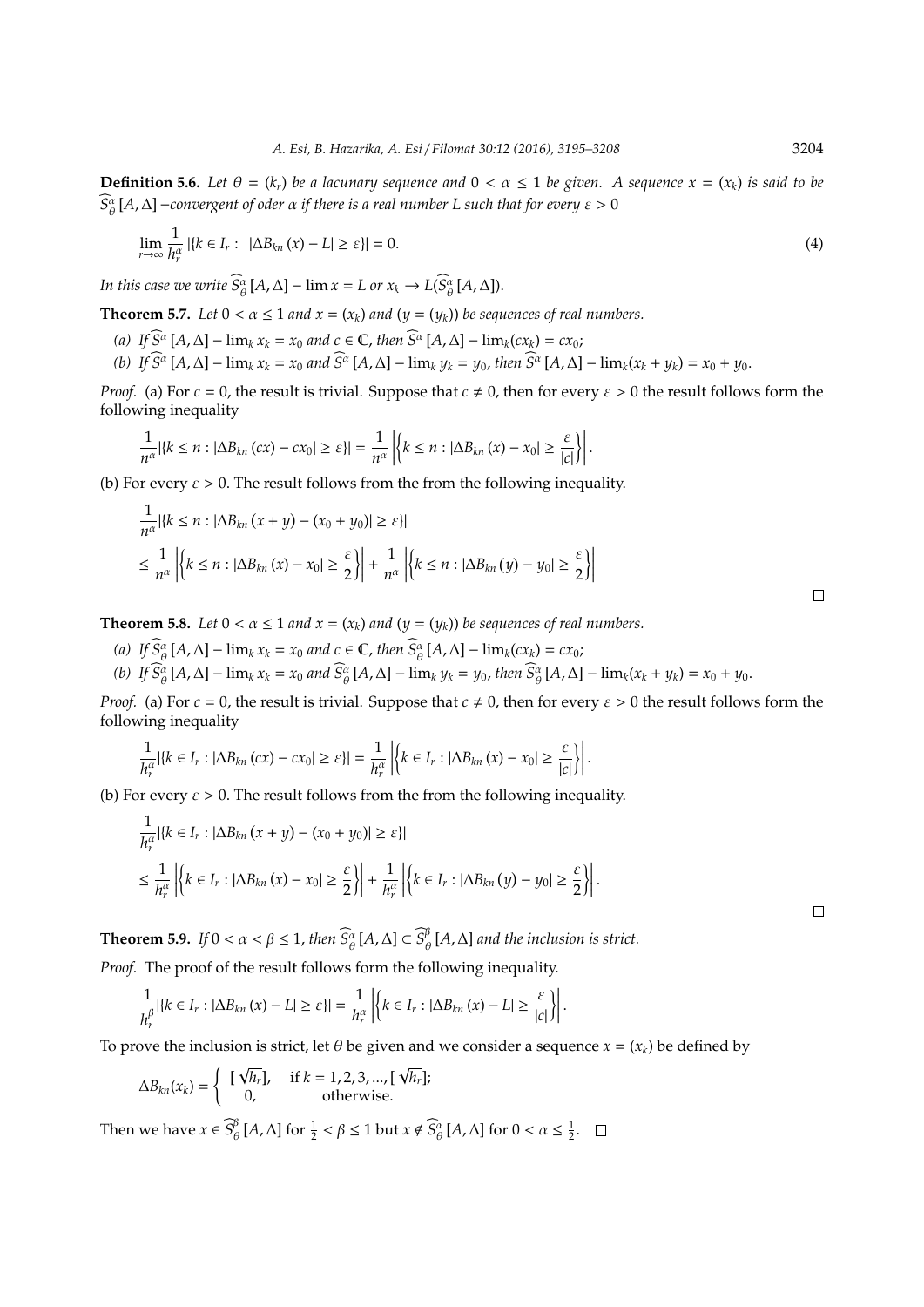**Corollary 5.10.** *If a sequence is*  $S^{\alpha}_{\theta}[A,\Delta]$ *-convergent to L then it is*  $S_{\theta}[A,\Delta]$ *-convergent to L.* 

**Theorem 5.11.** Let  $0 < \alpha \leq 1$  and  $\theta = (k_r)$  be a lacunary sequence. If  $\liminf_r q_r > 1$ , then  $\widehat{S}^{\alpha}[A, \Delta] \subset \widehat{S}_{\theta}^{\alpha}[A, \Delta]$ .

*Proof.* Suppose that  $\liminf_r q_r > 1$ , then there exists a  $\delta > 0$  such that  $q_r \geq 1 + \delta$  for sufficently large *r* which implies that

$$
\frac{h_r}{k_r} \ge \frac{\delta}{1+\delta} \Rightarrow \left(\frac{h_r}{k_r}\right)^{\alpha} \ge \left(\frac{\delta}{1+\delta}\right)^{\alpha} \Rightarrow \frac{1}{k_r^{\alpha}} \ge \frac{\delta^{\alpha}}{(1+\delta)^{\alpha}} \frac{1}{h_r^{\alpha}}.
$$

If  $x_k \to L(\widehat{S}^{\alpha}[A,\Delta])$  then for every  $\varepsilon > 0$  and for sufficiently large *r* we have

$$
\frac{1}{k_r^{\alpha}} | \{ k \le k_r : |\Delta B_{kn}(x) - L| \ge \varepsilon \} | \ge \frac{1}{k_r^{\alpha}} | \{ k \in I_r : |\Delta B_{kn}(x) - L| \ge \varepsilon \} |
$$
  

$$
\ge \frac{\delta^{\alpha}}{(1 + \delta)^{\alpha}} \frac{1}{h_r^{\alpha}} | \{ k \in I_r : |\Delta B_{kn}(x) - L| \ge \varepsilon \} |.
$$

This complete the proof of the theorem.  $\Box$ 

**Theorem 5.12.** Let  $0 < \alpha \leq 1$  and  $\theta = (k_r)$  be a lacunary sequence. If  $\limsup_r q_r < \infty$ , then  $\widehat{S}^{\alpha}[A,\Delta] \subset \widehat{S}[A,\Delta]$ .

*Proof.* If  $\limsup_{r} q_r < \infty$ , then there exists an  $K > 0$  such that  $q_r < K$  for all  $r$ . Suppose that  $x_k \to L(\widehat{S}^{\alpha}[A,\Delta])$ and let  $M_r = |\{k \in I_r : |\Delta B_{kn}(x) - L| \ge \varepsilon\}|$ . Then form relation (4) for given  $\varepsilon > 0$  there is an  $r_0 \in \mathbb{N}$  such that for  $0 < \alpha < 1$ 

$$
\frac{M_r}{h_r^{\alpha}} < \varepsilon \Rightarrow \frac{M_r}{h_r} < \varepsilon \text{ for all } r > r_0.
$$

The rest of the proof of the theorem follows by using the similar technique of Lemma 3 [10].  $\square$ 

## **Theorem 5.13.** *If*

$$
\lim_{r \to \infty} \inf \frac{h_r^{\alpha}}{k_r}.
$$
\n<sup>(5)</sup>

*then*  $\widehat{S}[A,\Delta] \subset \widehat{S}^{\alpha}[A,\Delta]$ .

*Proof.* For a given  $\varepsilon > 0$  we have

$$
\{k \leq k_r : |\Delta B_{kn}(x) - L| \geq \varepsilon\} \supset \{k \leq I_r : |\Delta B_{kn}(x) - L| \geq \varepsilon\}.
$$

Then we have

$$
\frac{1}{k_r^\alpha}\left|\left\{k\leq k_r:|\Delta B_{kn}\left(x\right)-L\right|\geq\varepsilon\right\}\right|\geq\frac{1}{k_r^\alpha}\left|\left\{k\in I_r:|\Delta B_{kn}\left(x\right)-L\right|\geq\varepsilon\right\}\right|=\frac{h_r^\alpha}{k_r}\frac{1}{h_r^\alpha}\left|\left\{k\in I_r:|\Delta B_{kn}\left(x\right)-L\right|\geq\varepsilon\right\}\right|.
$$

By taking limit as  $r \to \infty$  and from relation (5) we have

$$
x_k \to L\left(\widehat{S}[A,\Delta]\right) \Rightarrow x_k \to L\left(\widehat{S}^{\alpha}[A,\Delta]\right).
$$

 $\Box$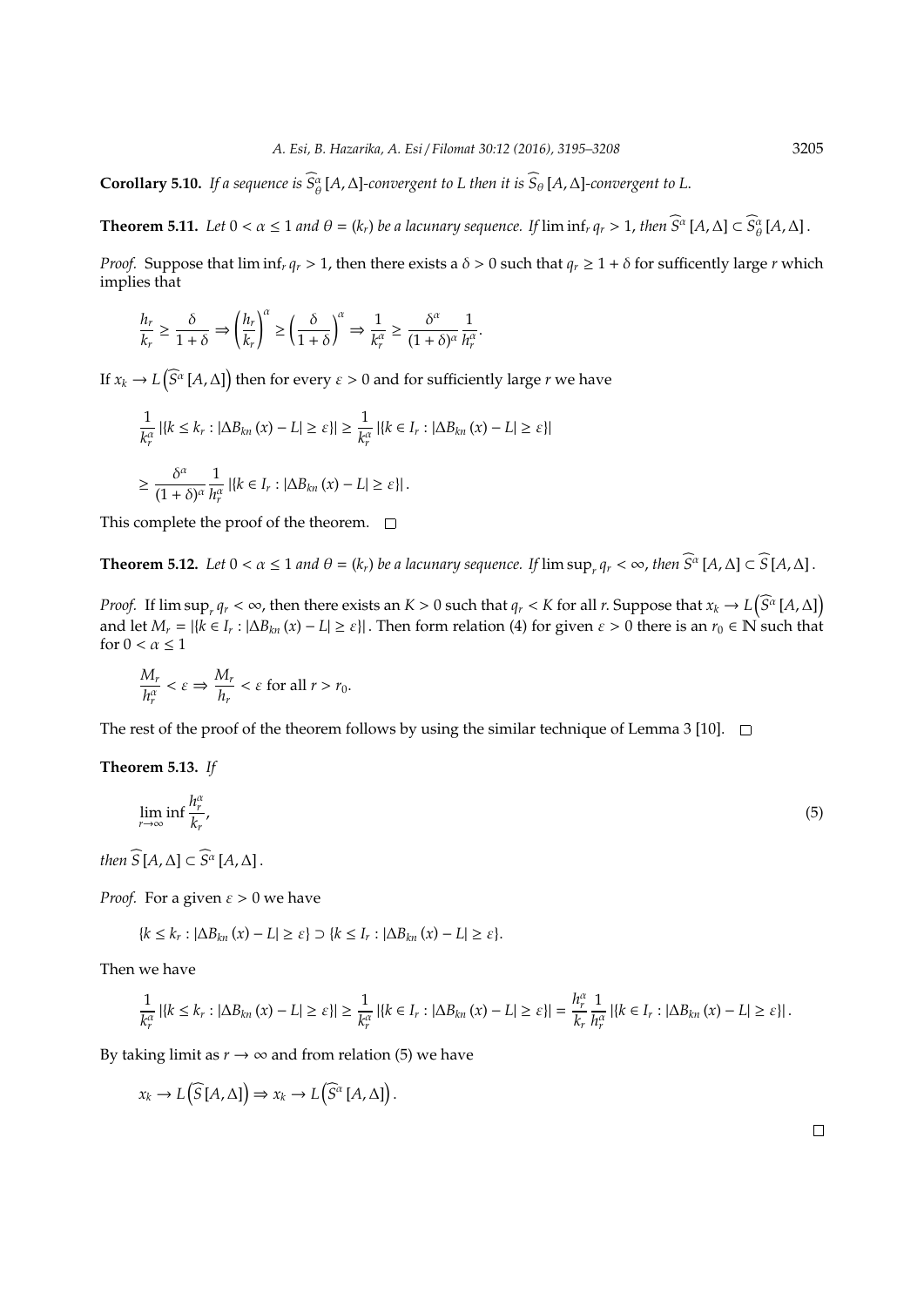**Definition 5.14.** *Let M be an Orlicz function,*  $p = (p_k)$  *be a sequence of strictly positive real numbers,*  $\alpha \in (0,1]$ , θ = (*k<sup>r</sup>* ) *be a lacunary sequence, and for* ρ > 0, *now we define*

$$
\widehat{w}_{\theta}^{\alpha}[A,M,\Delta,p] = \left\{ x \in w: \lim_{r \to \infty} \frac{1}{h_r^{\alpha}} \sum_{k \in I_r} \left[ M \left( \frac{|\Delta B_{kn}(x) - L|}{\rho} \right) \right]^{p_k} = 0, \text{ for some } L, \text{ uniformly on } n \right\}.
$$

If  $M(x) = x$  and  $p_k = p$  for all  $k \in \mathbb{N}$  then we shall write  $\widehat{w}_{\theta}^{\alpha}[A, M, \Delta, p] = \widehat{w}_{\theta}^{\alpha}[A, \Delta](p)$  and if  $M(x) = x$  then we shall write  $\widehat{w}_{\theta}^{\alpha} \left[ A, M, \Delta, p \right] = \widehat{w}_{\theta}^{\alpha} \left[ A, \Delta, p \right]$ .

**Theorem 5.15.** Let  $(p_k)$  be a bounded and  $0 < \inf_k p_k \leq p_k \leq sup_k p_k = H < \infty$ . Let  $\alpha, \beta \in (0,1]$  be real numbers  $s$ uch that  $\alpha \le \beta$ , M be an Orlicz function and  $\theta = (k_r)$  be a lacunary sequence, then  $\widehat{w}^{\alpha}_{\theta}\left[A,M,\Delta,p\right] \subset \widehat{S}^{\beta}_{\theta}$  $^{\rho}_{\theta}$ [A,  $\Delta$ ].

*Proof.* Let  $x = (x_k) \in \widehat{w}_{\theta}^{\alpha} [A, M, \Delta, p]$ . Let  $\varepsilon > 0$  be given. As  $h_r^{\alpha} \le h_r^{\beta}$  for each *r* we can write

$$
\frac{1}{h_r^{\alpha}} \sum_{k \in I_r} \left[ M \left( \frac{|\Delta B_{kn}(x) - L|}{\rho} \right) \right]^{p_k} = \frac{1}{h_r^{\alpha}} \left[ \sum_{k \in I_r} \left[ M \left( \frac{|\Delta B_{kn}(x) - L|}{\rho} \right) \right]^{p_k} + \sum_{\substack{k \in I_r \\ |\Delta B_{kn}(x) - L| \le \epsilon}} \left[ M \left( \frac{|\Delta B_{kn}(x) - L|}{\rho} \right) \right]^{p_k} \right]
$$
\n
$$
\ge \frac{1}{h_r^{\beta}} \left[ \sum_{\substack{k \in I_r \\ |\Delta B_{kn}(x) - L| \ge \epsilon}} \left[ M \left( \frac{|\Delta B_{kn}(x) - L|}{\rho} \right) \right]^{p_k} + \sum_{\substack{k \in I_r \\ |\Delta B_{kn}(x) - L| \le \epsilon}} \left[ M \left( \frac{|\Delta B_{kn}(x) - L|}{\rho} \right) \right]^{p_k} \right]
$$
\n
$$
\ge \frac{1}{h_r^{\beta}} \sum_{\substack{k \in I_r \\ |\Delta B_{kn}(x) - L| \ge \epsilon}} \left[ M \left( \frac{\epsilon}{\rho} \right) \right]^{p_k} \ge \frac{1}{h_r^{\beta}} \sum_{\substack{k \in I_r \\ |\Delta B_{kn}(x) - L| \ge \epsilon}} \min \left( [M(\epsilon_1)]^h, [M(\epsilon_1)]^H \right), \quad \epsilon_1 = \frac{\epsilon}{\rho}
$$
\n
$$
\ge \frac{1}{h_r^{\beta}} |k \in I_r : |\Delta B_{kn}(x) - L| \ge \epsilon | |\min \left( [M(\epsilon_1)]^h, [M(\epsilon_1)]^H \right).
$$

From the above inequality we have  $(x_k) \in \widehat{S}_{\epsilon}^{\beta}$  $^{\rho}_{\theta}$ [A,  $\Delta$ ].

**Corollary 5.16.** Let  $0 < \alpha \leq 1$ , *M* be an *Orlicz function and*  $\theta = (k_r)$  be a lacunary sequence, then  $\widehat{w}_{\theta}^{\alpha}[A, M, \Delta, p] \subset$  $S^{\alpha}_{\theta}[A,\Delta]$ .

**Theorem 5.17.** Let M be an Orlicz function,  $x = (x_k)$  be a sequence in l<sub>∞</sub> [A,  $\Delta$ ], and  $\theta = (k_r)$  be a lacunary sequence. *If*  $\lim_{r\to\infty} \frac{h_r}{h_r^{\alpha}} = 1$ , then  $\widehat{S}_{\theta}^{\alpha} [A, \Delta] \subset \widehat{w}_{\theta}^{\alpha} [A, M, \Delta, p]$ .

*Proof.* Suppose that  $x = (x_k)$  is a in  $l_\infty[A, \Delta]$  and  $\widehat{S}^\alpha[A, \Delta] - \lim_k x_k = L$ . As  $x = (x_k) \in l_\infty[A, \Delta]$  there exists *K* > 0 such that  $|\Delta B_{kn}(x)| \le K$  for all *k* and *n*. For given  $\varepsilon > 0$  we have

$$
\frac{1}{h_r^{\alpha}} \sum_{k \in I_r} \left[ M \left( \frac{|\Delta B_{kn}(x) - L|}{\rho} \right) \right]^{p_k} = \frac{1}{h_r^{\alpha}} \sum_{\substack{k \in I_r \\ |\Delta B_{kn}(x) - L| \ge \varepsilon}} \left[ M \left( \frac{|\Delta B_{kn}(x) - L|}{\rho} \right) \right]^{p_k} + \frac{1}{h_r^{\alpha}} \sum_{\substack{k \in I_r \\ |\Delta B_{kn}(x) - L| < \varepsilon}} \left[ M \left( \frac{|\Delta B_{kn}(x) - L|}{\rho} \right) \right]^{p_k}
$$
\n
$$
\le \frac{1}{h_r^{\alpha}} \sum_{\substack{k \in I_r \\ |\Delta B_{kn}(x) - L| \ge \varepsilon}} \max \left\{ \left[ M \left( \frac{K}{\rho} \right) \right]^n, \left[ M \left( \frac{K}{\rho} \right) \right]^H \right\} + \frac{1}{h_r^{\alpha}} \sum_{\substack{k \in I_r \\ |\Delta B_{kn}(x) - L| < \varepsilon}} \left[ M \left( \frac{\varepsilon}{\rho} \right) \right]^{p_k}
$$
\n
$$
\le \max \left\{ \left[ M \left( \frac{K}{\rho} \right) \right]^n, \left[ M \left( \frac{K}{\rho} \right) \right]^H \right\} \frac{1}{h_r^{\alpha}} | \{k \in I_r : |\Delta B_{kn}(x) - L| \ge \varepsilon \} | + \frac{h_r}{h_r^{\alpha}} \max \left\{ \left[ M \left( \frac{\varepsilon}{\rho} \right) \right]^n, \left[ M \left( \frac{\varepsilon}{\rho} \right) \right]^H \right\}.
$$

Therefore we have  $(x_k) \in \widehat{w}_{\theta}^{\alpha}[A, M, \Delta, p]$ .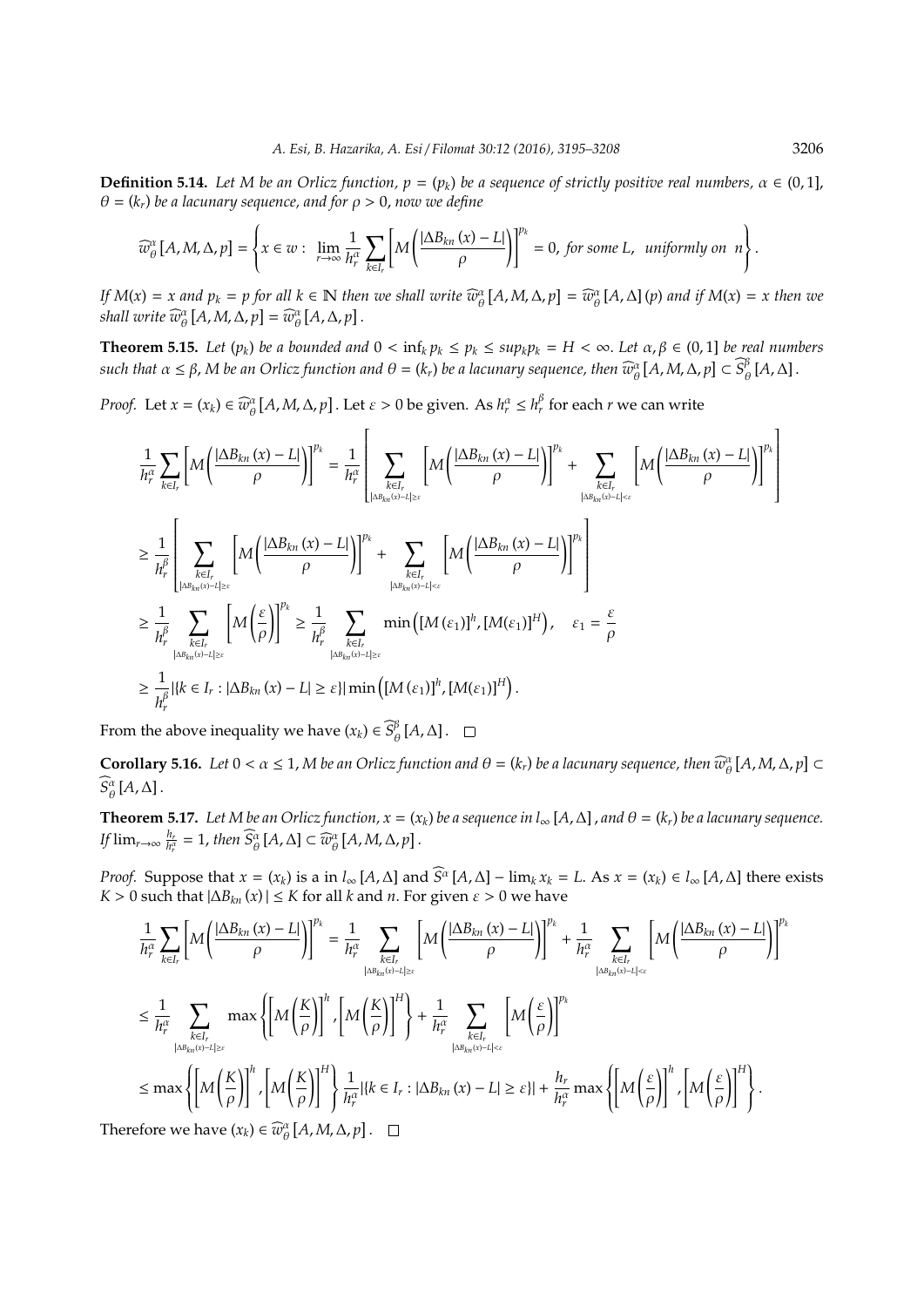**Theorem 5.18.** Let M be an Orlicz function and if  $\inf_k p_k > 0$ , then limit of any sequence  $x = (x_k)$  in  $\widehat{w}_{\theta}^{\alpha}[A, M, \Delta, p]$ *is unique.*

*Proof.* Let  $\lim_{k} p_k = s > 0$ . Suppose that  $(x_k) \to l_1(\widehat{w}_{\theta}^{\alpha}[A, M, \Delta, p])$  and  $(x_k) \to l_2(\widehat{w}_{\theta}^{\alpha}[A, M, \Delta, p])$ . Then there exist  $\rho_1 > 0$  and  $\rho_2 > 0$  such that

$$
\lim_{r \to \infty} \frac{1}{h_r^{\alpha}} \sum_{k \in I_r} \left[ M \left( \frac{|\Delta B_{kn}(x) - l_1|}{\rho} \right) \right]^{p_k} = 0, \text{ uniformly on } n
$$

and

$$
\lim_{r \to \infty} \frac{1}{h_r^{\alpha}} \sum_{k \in I_r} \left[ M \left( \frac{|\Delta B_{kn}(x) - l_2|}{\rho} \right) \right]^{p_k} = 0, \text{ uniformly on } n.
$$

Let  $\rho = \max\{2\rho_1, 2\rho_2\}$ . As *M* is nondecreasing and convex, we have

$$
\frac{1}{h_r^\alpha} \sum_{k \in I_r} \left[ M \left( \frac{|l_1 - l_2|}{\rho} \right) \right]^{p_k} \leq \frac{D}{h_r^\alpha} \sum_{k \in I_r} \frac{1}{2^{p_k}} \left( \left[ M \left( \frac{|\Delta B_{kn}(x) - l_1|}{\rho} \right) \right]^{p_k} + \left[ M \left( \frac{|\Delta B_{kn}(x) - l_2|}{\rho} \right) \right]^{p_k} \right)
$$
\n
$$
\frac{D}{h_r^\alpha} \sum_{k \in I_r} \left( \left[ M \left( \frac{|\Delta B_{kn}(x) - l_1|}{\rho} \right) \right]^{p_k} + \frac{D}{h_r^\alpha} \sum_{k \in I_r} \left[ M \left( \frac{|\Delta B_{kn}(x) - l_2|}{\rho} \right) \right]^{p_k} \right) \to 0 \text{ as } r \to \infty,
$$

where  $\sup_k p_k = H$  and  $D = \max(1, 2^{H-1})$ . Therefore we get

$$
\lim_{r \to \infty} \frac{1}{h_r^{\alpha}} \sum_{k \in I_r} \left[ M \left( \frac{|l_1 - l_2|}{\rho} \right) \right]^{p_k} = 0.
$$

As  $\lim_k p_k = s$ , we have

$$
\lim_{k \to \infty} \left[ M \left( \frac{|l_1 - l_2|}{\rho} \right) \right]^{p_k} = \left[ M \left( \frac{|l_1 - l_2|}{\rho} \right) \right]^s
$$

and so  $l_1 = l_2$ . Hence the limit is unique.  $\Box$ 

## **6. Acknowledgement**

The authors would like to thank Prof. Dragan S. Djordjević and the referees for his/her much encouragment, support, constructive criticism, careful reading and making a useful comment which imporved the presentation and the readability of the paper.

#### **References**

- [1] Y. A. Cui, H. Hudzik, On the Banach-Saks and weak Banach-Saks properties of some Bannach sequence spaces, Acta Sci. Math.(Szeged), 65(1999), 179-187.
- [2] J. Diestel, *Sequence and Series in Banach spaces*, in Graduate Texts in Math., Vol. 92, Springer-Verlag,1984.
- [3] A. Esi, Generalized difference sequence spaces defined by Orlicz functions, General Math., 17(2)(2009), 53-66.
- [4] A. Esi, Some new sequence spaces defined by Orlicz functions, Bull. Inst. Math. Acad. Sinica, 27(1)(1999), 71-76.
- [5] A. Esi, M. Et, Some new sequence spaces defined by a sequence of Orlicz functions. Indian J. Pure Appl. Math., 31(8)(2000), 967-973.
- [6] A. Esi, On some generalized difference sequence spaces of invariant means defined by a sequence of Orlicz functions, J. Comp. Anal. Appl., 11(3)(2009),524-535.
- [7] A. Esi, The A-statistical and strongly (A-p)-Cesaro convergence of sequences, Pure and Appl. Math. Sci., XLIII(1-2)(1996), 89-93.
- [8] H. Fast, Sur la convergence statistique, Coll. Math., 2(1951), 241-244.
- [9] J. A. Fridy, On statistical convergence, Analysis, 5(4)(1985), 301-313.